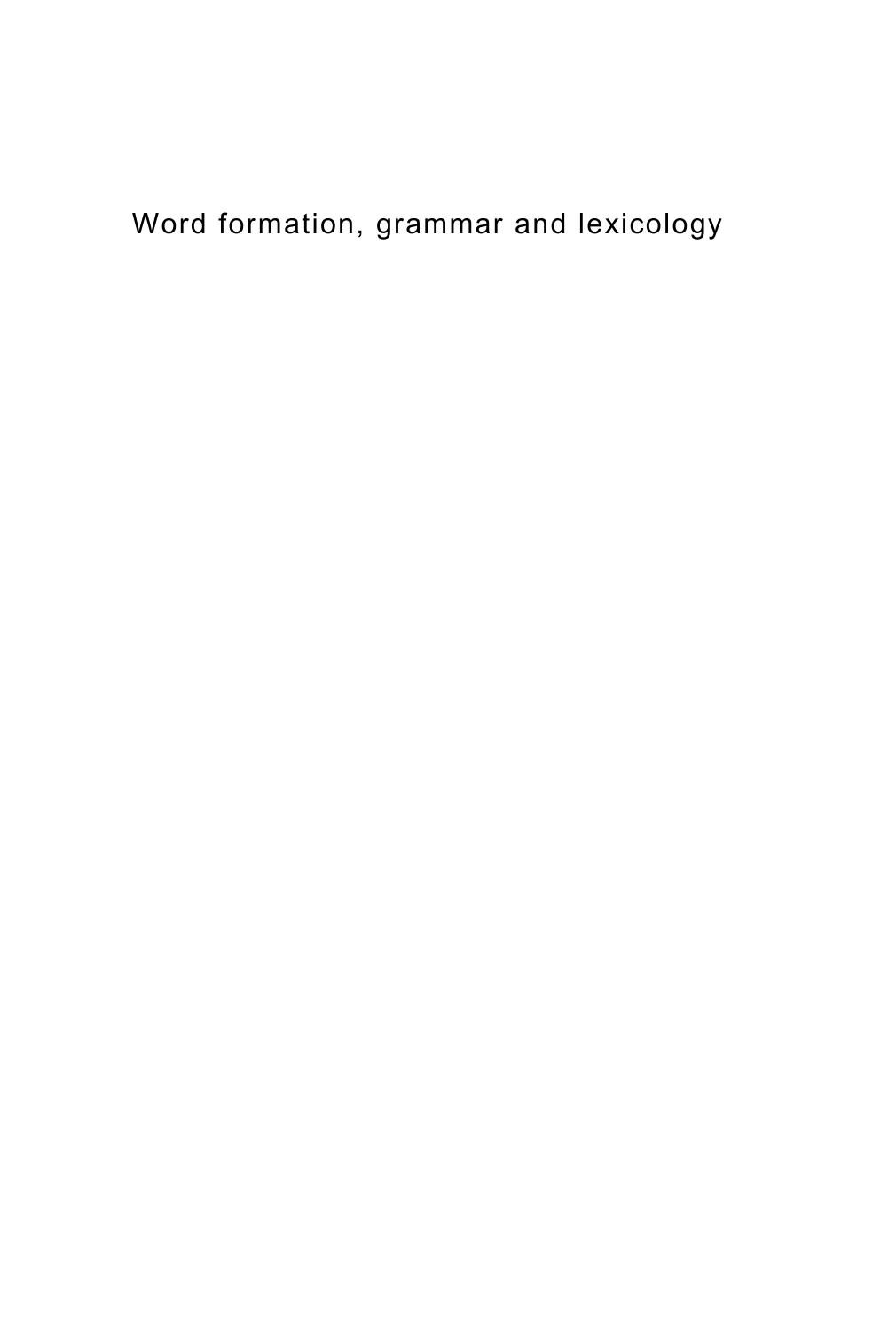### Indogermanische Textlinguistik, Poetik und Stilistik

Herausgegeben von Oswald Panagl und Velizar Sadovski

Band 4

Wissenschaftlicher Beirat/Scientific Board

Prof. Dr. Jens E. Braarvig (Oslo) Prof. Dr. Paola Cotticelli-Kurras (Verona) Prof. Touraj Daryaee (Irvine) Prof. Dr. Ela Filippone (Viterbo) Prof. Dr. Michael Janda (Münster) † Prof. Dr. Romano Lazzeroni (Pisa) Prof. Dr. Alexander Lubotsky (Leiden) Prof. Dr. Norbert Oettinger (Erlangen) Prof. Dr. Antonio Panaino (Bologna/Ravenna) Prof. Dr. Rüdiger Schmitt (Laboe) Doz. Dr. Daniela Urbanová (Brno)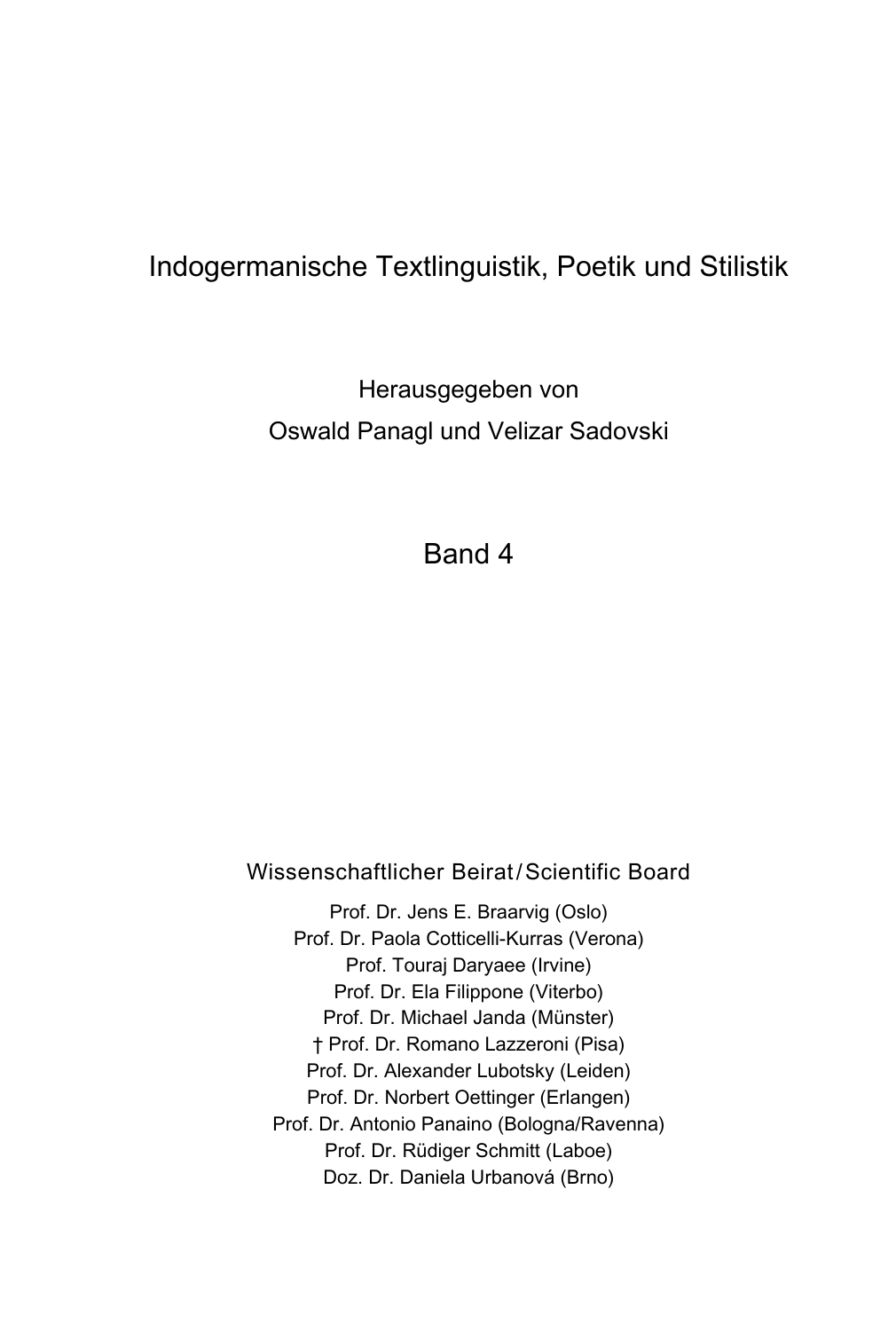# Word formation, grammar and lexicology Contrastive, multilingual and comparative-historical perspectives

Proceedings of the International Conference organized by the University of Rome "La Sapienza", in co-operation with the Multilingualism Research Group (Vienna), the Austrian Academy of Sciences, ISMEO – The International Association for Mediterranean and Oriental Studies, and the Norwegian Institute of Philology, Rome, February 6–8, 2019

edited by Maria Carmela Benvenuto, Jens E. Braarvig, Flavia Pompeo, Adriano V. Rossi & Velizar Sadovski



Hamburg 2020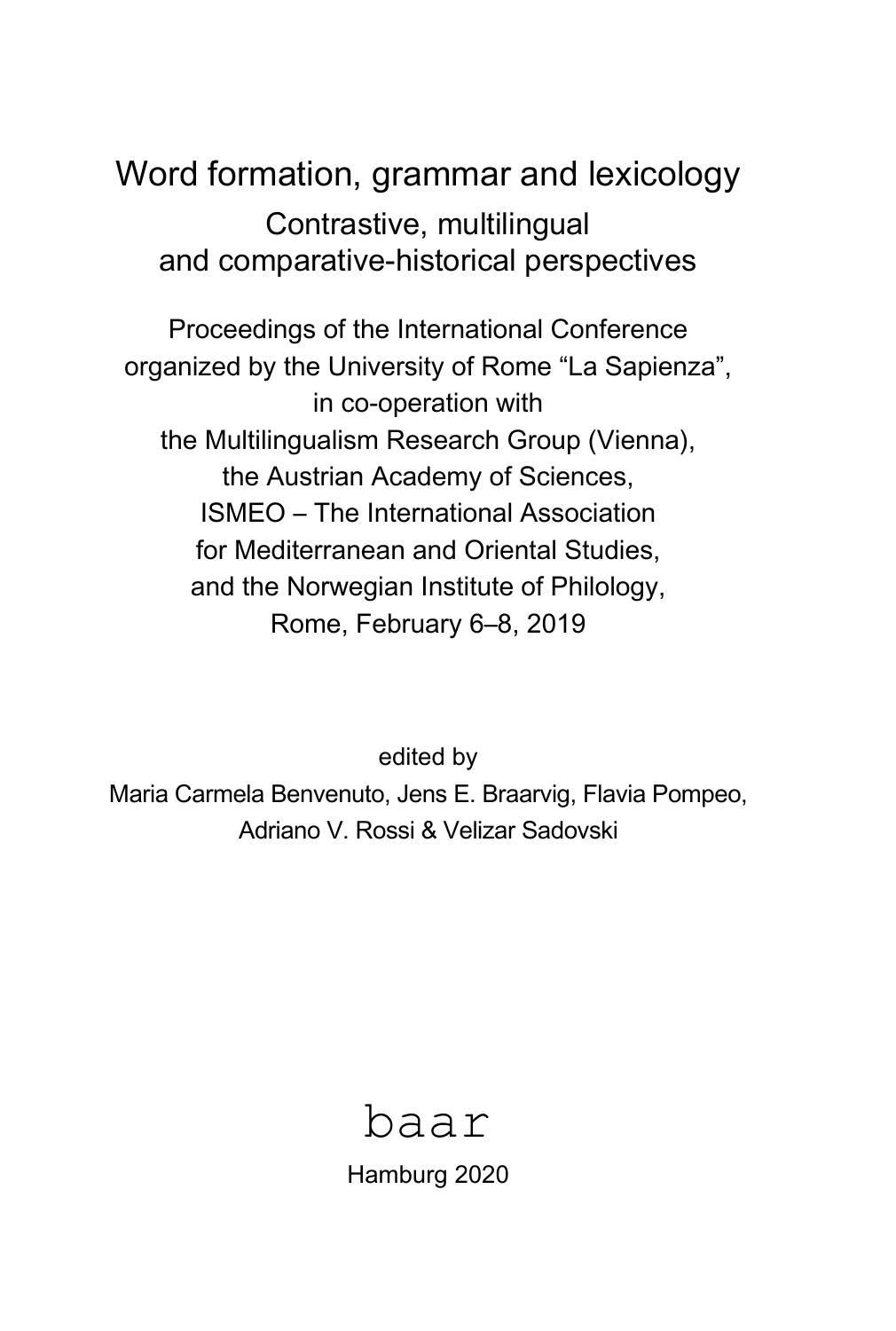Baar-Verlag Hamburg URL: http://baar-verlag.com E-Mail: info@baar-verlag.com

*Bibliographische Information der Deutschen Nationalbibliothek*  Die Deutsche Nationalbibliothek verzeichnet diese Publikation in der Deutschen Nationalbibliographie; detaillierte bibliographische Daten sind im Internet über http://dnb.d-nb.de abrufbar.

This volume has been published thanks to the kind support of La Sapienza University of Rome, Italy.

© The authors, the editors and Baar-Verlag 2020

Das Werk einschließlich aller seiner Teile ist urheberrechtlich geschützt. Jede Verwertung außerhalb der engen Grenzen des Urheberrechtsgesetzes ist ohne Zustimmung des Verlages unzulässig und strafbar. Das gilt insbesondere für Vervielfältigungen, Übersetzungen, Mikroverfilmungen und die Einspeicherung und Verarbeitung in elektronischen Systemen.

Druck und Verarbeitung: SOWA, Piaseczno. Umschlagsgestaltung: Linda Sophie Gableske (5°sued), Dresden.

All rights reserved. This publication may not be reproduced, stored in a retrieval system, or transmitted, in any form or by any means, electronic, mechanical, photocopying, recording or otherwise, without the prior permission of the publisher.

Printed and bound in Poland.

ISBN 978-3-935536-27-1 ISSN 2520-7202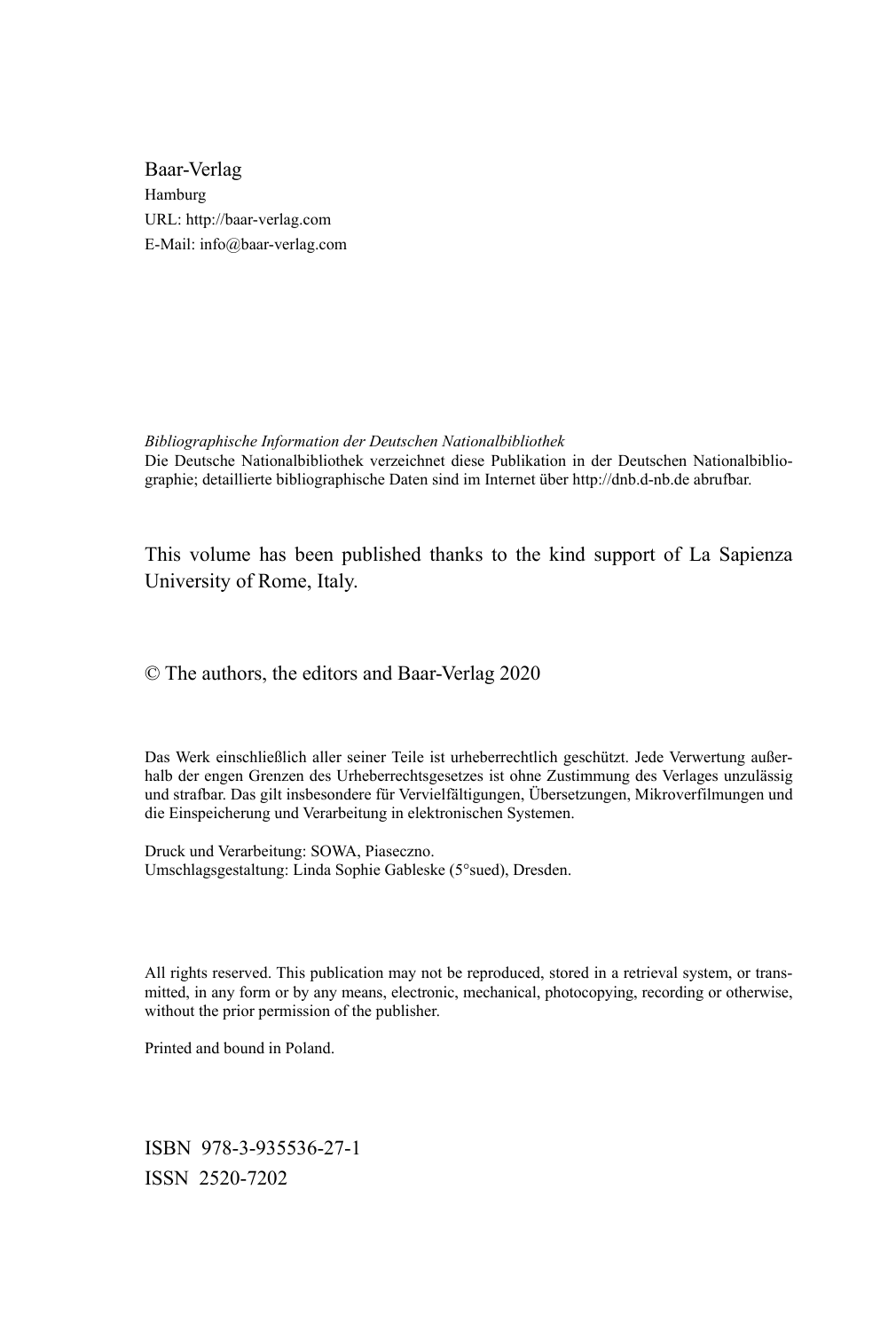## ON THE INTERCHANGE BETWEEN L AND R IN LYCIAN AND THE CASE OF PINARA\*

Stella Merlin – Valerio Pisaniello, Verona

#### 1. Introduction

Among the Anatolian languages, one sometimes finds an interchange between /l/ and /r/. Such an alternation is only sporadically attested in Hittite (cf. e.g. *šiyattariye-* vs. *šiyattaliye-, tarupp-* vs. *talupp-*, etc.),<sup>1</sup> while it is much wide spread in the Luwic languages. Particularly, Iron age Luwian shows a pervasive rhotacism phenomenon involving original intervocalic /r/, /d/, /l/, and /n/, although the phenomenon seems to be already attested in Bronze age Luwian.<sup>2</sup> Indeed, as shown by Rieken/Yakubovich 2010 for Hieroglyphic Luwian, frequent interchange between *d-*, *l-*, *n-*, and *r*-signs between vowels seems to point to a conflation of these sounds, probably pronounced as a flap [ɾ] in the opinion of the two scholars. More recently, Sasseville 2018 suggested that an analogous phenomenon occurs in Lydian, thus regarding rhotacism as an areal phenomenon in the  $1<sup>st</sup>$  millennium BC. In the following table, we present some evidence for the interchange between *l* and *r* in Hieroglyphic Luwian:<sup>3</sup>

| Change | Original word                | Form with $\langle r \rangle$ | Form with $\langle \mathbf{l} \rangle$ |
|--------|------------------------------|-------------------------------|----------------------------------------|
| l > r  | $\alpha$ luwan(ni) - 'enemy' | á-ru-ni-i-zi                  | $la/i-ni-zi-$                          |
|        | kaluna- 'granary'            | ka-la/i/u-na-                 | ka-ru-na                               |
|        | $pals(i)$ - 'way'            | $pa+ra/i-si$                  | pa-la-sa-                              |
|        | tunikkala- 'baker'           | tu-ni-ka-la-                  | $tu$ -ni-ka-ra+a-                      |
|        | wala-'die'                   | $walit + rali-$               | $wali$ -la-                            |
|        | walla-'erase'                | MALLEUS-la/i/u-               | $MALLEUS-x+ra/i-$                      |

<sup>\*</sup> This paper is part of the project PALaC, which has received funding from the European Research Council (ERC) under the European Union's Horizon 2020 research and innovation programme (grant agreement n° 757299). Valerio Pisaniello authored section 1, 2, 2.1, 2.2, 2.3, 3.1, 3.3, while Stella Merlin authored section 3, 3.2. Both authors wrote sections 3.4 and 4.

<sup>&</sup>lt;sup>1</sup> Cf. Melchert 1994: 171f.

<sup>2</sup> Cf. Melchert 2003: 173.

<sup>3</sup> Data from Rieken/Yakubovich 2010.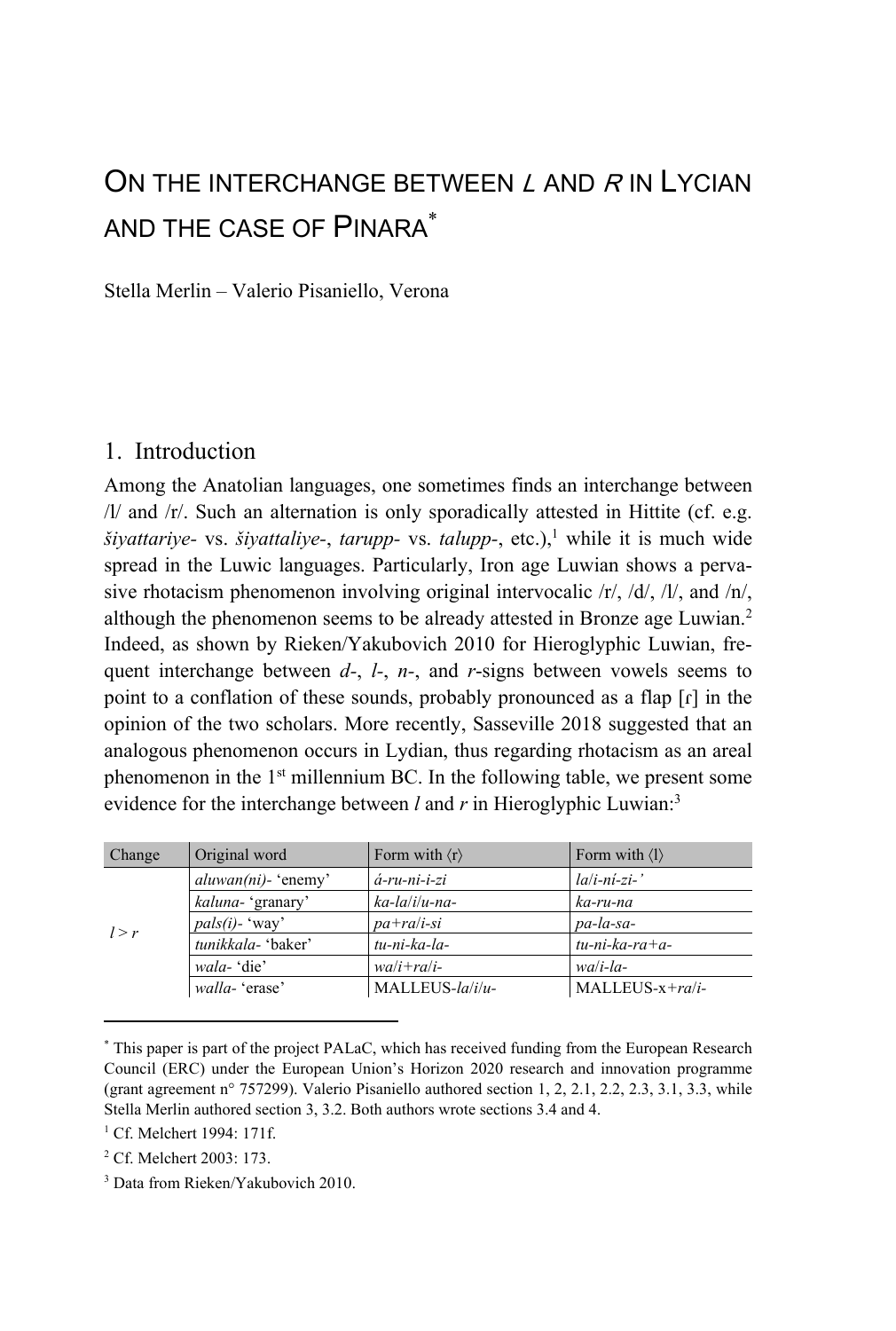| Change | Original word              | Form with $\langle r \rangle$ | Form with $\langle 1 \rangle$ |
|--------|----------------------------|-------------------------------|-------------------------------|
| r > l  | <i>aralla-</i> 'companion' | $arab - la -'$                | á-lá/í-la-                    |
|        | $ari(va)$ - 'raise'        | $PUGNUS-ri+i-$                | PUGNUS- $ri+idi/i$ -wa/i      |
|        | $array(a)$ -'long'         | ("LONGUS") $a + ra/i - ia$    | "LONGUS"-lá/í-ia              |
|        | <i>aru</i> - 'high'        | a-ru                          | $a$ -lá/í                     |

Tab. 1. Rhotacism involving original /l/ and /r/ in Hieroglyphic Luwian.

### 2. Evidence for interchange between *l* and *r* in Lycian?

Rhotacism is not attested in Lycian, nor, as far as can be seen, in Milyan. However, there seem to be some cases that could provide evidence for a sporadic alternation between /l/ and /r/ in Lycian. Three of these cases involve situations of language contact (i.e. they are examples of mismatch between a Lycian word borrowed from another language and its model, or the other way around), while only one would directly attest such alternation in a Lycian stem.

#### 2.1. Lyc. *atra-*/*atla-* 'self'

The only Lycian stem seemingly providing data for an alternation between /r/ and /l/ is *atra-*/*atla-* 'self'. However, if we analyse the distribution of the two stems, we notice that the interchange between /r/ and /l/ is not free, because the two stems are in a clear complementary distribution: the one with *r* is found in the accusative singular *atrã*, *atru*, while the one with *l* in the dative singular *atli*, *etli*, the dative plural *atla*, and the genitival adjective *atlahi-*, *etlahi-.*<sup>4</sup>

If we look at the Luwian data, the cognate stem *atr(i)-* 'person, self' shows a similar distribution: nominative singular /atris/ (COR*-tara*/*i-sa*), accusative singular /atrin/ (["COR"]*á-tara*/*i-i-na*, etc.), accusative plural /atrinzi/ (COR*tara*/*i-zi*), and instrumental /atlati/ (COR*-la-ti-i-'*).5 In both languages, /l/ only occurs in the oblique stem.

This distribution could be easily explained through the reconstruction of a PIE *r*/*n*-heteroclite stem, although in cognate forms found in the other Indo-European languages there is no trace of the *n*-stem.<sup>6</sup> Indeed, both Hawkins 1989: 190 for Luwian and Hajnal 1995: 110 fn. 99 for Lycian suggested that the oblique stem with /l/ derived from the stem in \*/-tn-/.7 Therefore, *atra-*/*atla-* can-

<sup>4</sup> Cf. Melchert 2004: 6.

<sup>5</sup> See the ACLT. Cf. also the Carian acc.pl. *otrš*, matching Gr. αὐτούς in the bilingual inscription C.Ka 5 (Adiego 2007: 392).

<sup>&</sup>lt;sup>6</sup> Cf. DELG: 418 *s.v.* ἦτορ. See also Kassian 2000: 81–82 for the etymology.

<sup>&</sup>lt;sup>7</sup> See also Melchert 1994: 317. There are some Hieroglyphic Luwian occurrences in which the phonetic complementation may actually point to a stem \**atna-*, but they are generally ascribed to the stem *tani-* 'soul' (note that forms like acc.sg. COR*-ni-i-na* and abl. COR*-na-ti* would not show any consonant distribution between direct and oblique stems, which is not the case with *atra-*/*atla-*). See also van den Hout 2002 for a broader discussion. On *tani-* 'soul', cf. Giusfredi 2016.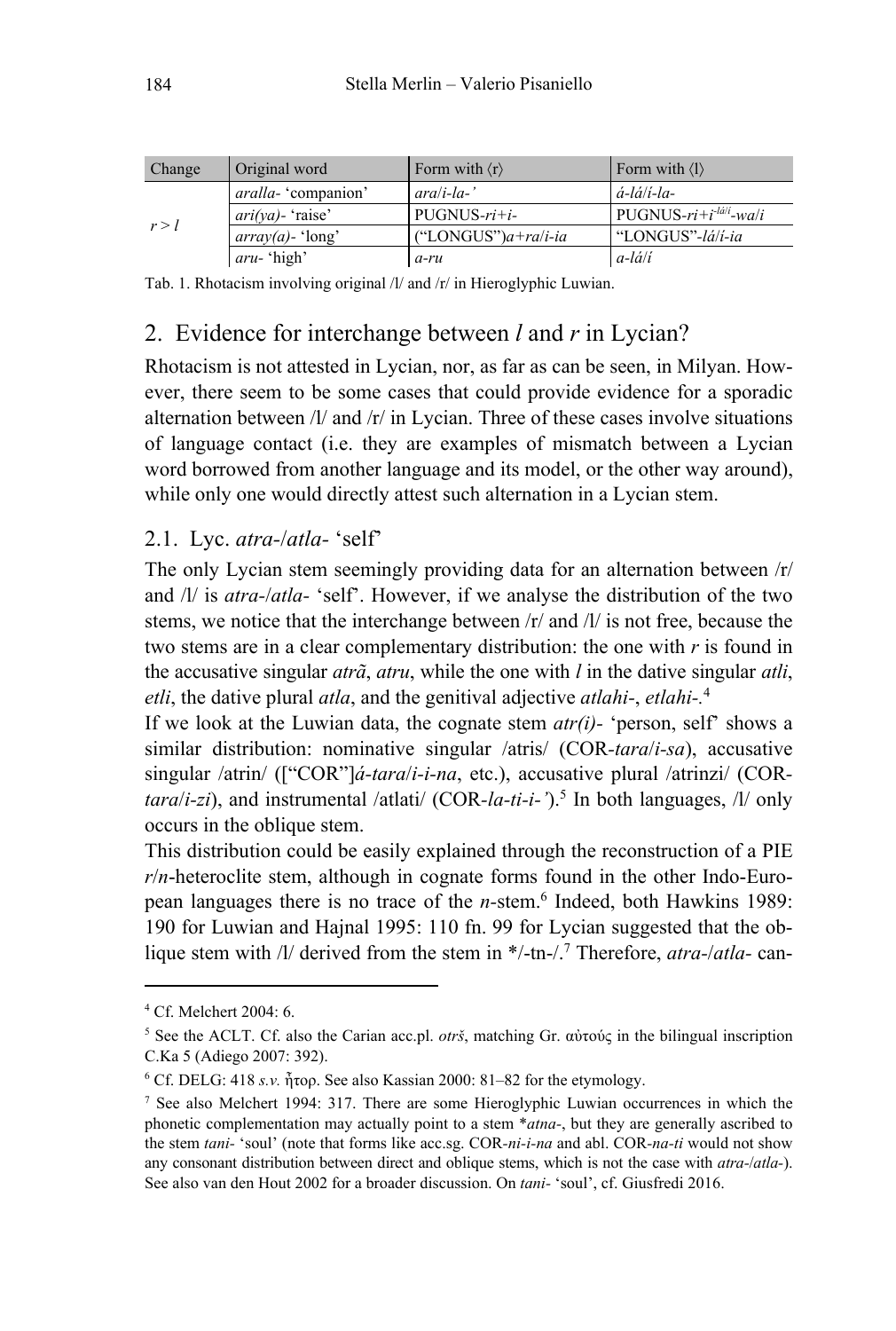not prove the existence of a sporadic interchange between /l/ and /r/ in Lycian; it would rather show an erratic postconsonantal  $n > l$  change in the Luwic languages.<sup>8</sup>

#### 2.2. Lyc. *Ddenewele* (PN)

The personal name *Dde*/*ẽnewele*, only occurring in coin legends so far (also abbreviated as *Dde*/*ẽnewel*, *Dde*/*ẽne*, and *Dde*),9 has been explained by Shahbazi 1975: 151 as an Iranian name \**Daina-vara-* 'guardian of faith' (cf. MP *dyn'wr*, Parth. *dyn'br*, NP *dīnāvar*). However, Schmitt 1982: 385f. rightly pointed that the Middle Persian names should be traced back to an Old Persian preform in -*bara*, not \**-vara*, which makes the correspondence with Lyc. -*wele* very problematic. Indeed, not only Lyc. /l/ for Ir. /r/ would be totally unexpected, as shown by the table below, but also Lyc. /w/ for Ir. /b/ is unparalleled. What is actually found as corresponding to Ir. *-bara* is Lyc. *-para* (cf. *Art(t)um͂para*, *Artuñpara*/*i* < Ir. \**R̥tambara*).

| Context | Iranian      | Lycian                     |  |
|---------|--------------|----------------------------|--|
|         | *Arbaka      | Arppaxu                    |  |
|         | *Arbina      | Erbbina                    |  |
|         | *Čiçafarnā   | Kizzaprñna; Zisaprñna      |  |
|         | *Humarga     | Humrxxa (Mil. Umrgga)      |  |
| C/N     | Pārsa        | Parz(z)a                   |  |
|         | *Ršāma       | Arssãma                    |  |
|         | *Rtambara    | Art(t)um̃para, Artuñpara/i |  |
|         | *Rtaxšaça    | Ertaxssiraza               |  |
|         | Vidrna       | Widrñna                    |  |
|         | *Arivamanā   | Erijamãna                  |  |
| V V     | *Dāravauš    | Ntarijeuse/i               |  |
|         | *Miθrapāta   | Miθrapata; Mizrppata       |  |
|         | *Vātafradāta | Wataprddata                |  |

Tab. 2. Iranian names and their Lycian adaptations, showing the outcome of Ir. /r/.

Moreover, we would also expect Lyc. *ñt* as the outcome of an Iranian initial /d/, although the only assured example is Lyc. *Ñtarijeuse*/*i* < Ir. \**Dārayauš.*<sup>10</sup>

<sup>8</sup> Furthermore, note that the cluster /tn/ is currently not attested in Lycian (cf. Melchert 1994: 297– 299). Another example of change *n* > *l* is found in the personal name *(e)katamla* (TL 32e; TL 32n, 3–4; TL 45A, 1–2; N320, 2) vs. Gr. Ἑκατόμνος and Car. *k̑ tmño-*, which, however, can be a trivial case of dissimilation between nasals (but note that no Lycian word shows the cluster /mn/).

<sup>&</sup>lt;sup>9</sup> Cf. Melchert 2004: 93 and Réveilhac 2018: 114.

<sup>10</sup> Another evidence may be Lyc. *ñtipa-*, which is perhaps a loanword from OP *dipi-* 'inscription' (see however the discussion in Schmitt 1982: 386). Conversely, note that an Iranian internal /d/ usually corresponds to /d/ in Lycian (cf. Ir. *Māda* > Lyc. *Mede;* Ir. *Vidr̥na* > Lyc. *Widrñna;* Ir. \**Vātafradāta* > Lyc. *Wataprddata*), which would be a further argument against the explanation of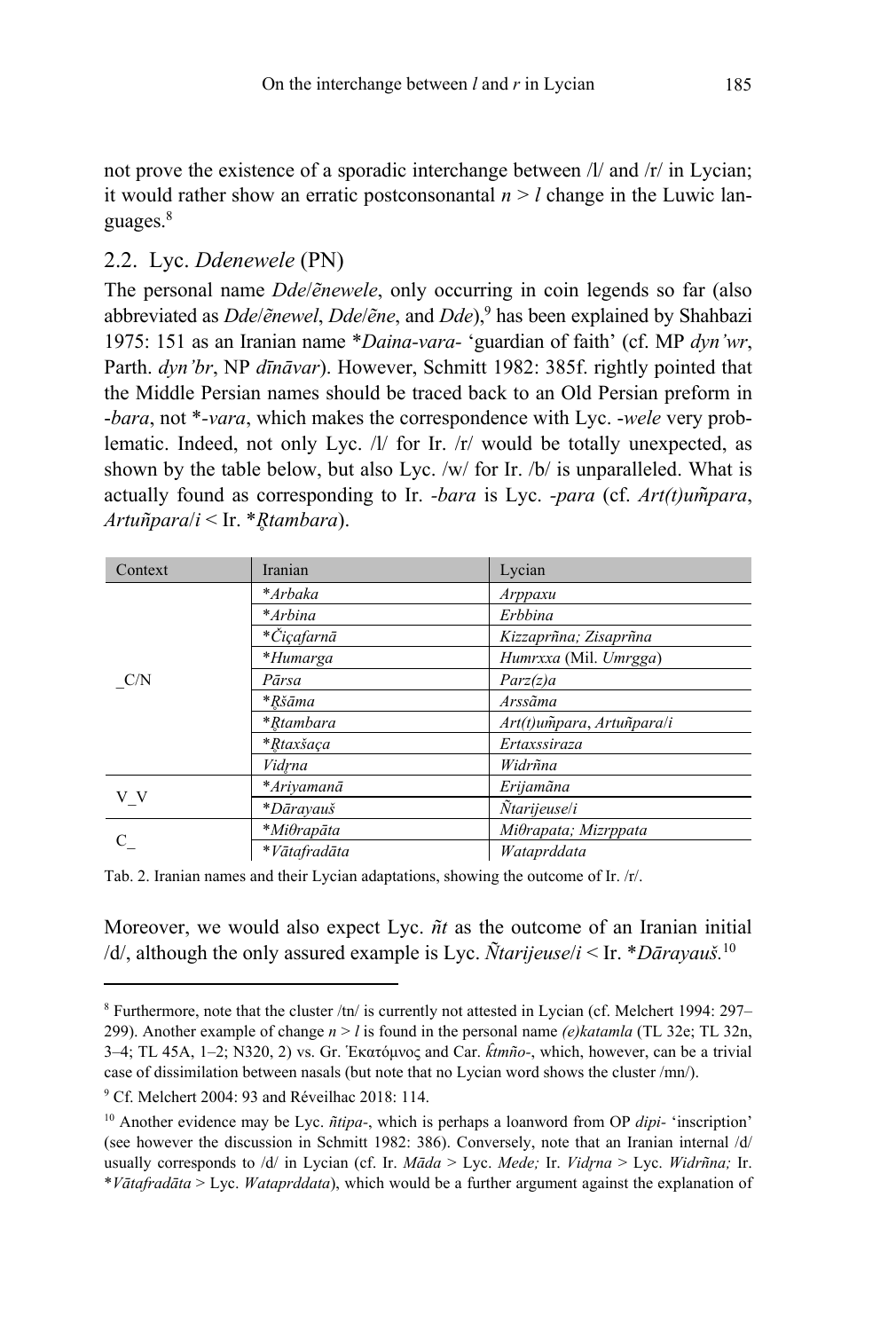Since *Dde*/*ẽnewele* may have some comparanda in the Anatolian onomastics (cf. Sundwall 1913: 67), we could provisionally regard it as an Anatolian name. It does not offer any evidence for an alternation between /r/ and /l/ in Lycian.

#### 2.3. Lyc. *gasabala* 'treasurer'

The origin of the title *gasabala* 'treasurer' is not completely assured, but, according to the most likely hypothesis, it would be a loanword from an unattested Old Persian title \**ganzabara*- 'treasurer'.<sup>11</sup> Two difficulties make this explanation problematic: (1) *gasa-* as the rendering of OP \**ganza-*; (2) the correspondence between  $/r/$  and  $/l/$ .<sup>12</sup>

The first problem has been solved by Mancini 1987: 41–43, who has shown that an Aramaic intermediation can account for the Lycian *gasa-*: some Aramaic forms reflecting OP \**ganza-* testify that an assimilation /nz/ > /zz/ occurred in Aramaic, thus providing us with the base from which the Lycian *gasa-* (as well as the Greek γάζα 'treasure') derived.

As to the second point, as shown above, an OP intervocalic  $\pi$  normally corresponds to /r/ in Lycian, so that *gasabala* would be not the expected adaptation of an OP noun \**ganzabara*. Mancini invoked as a parallel the *l*/*r* interchange in the toponym *Pinale* ~ Πίναρα; however, in this case, a morphological explanation seems to be more likely. Lycian has a class of agent nouns in *-ala-*  $(\langle *-\hat{e}-\hat{e}+\hat{e}+\hat{e}+\hat{e}\rangle)$ , also used for professional nouns, as well as the Luwian nouns built with the cognate suffix *-alla-*. 13 Since the word denotes a profession, it is likely that, as per Sasseville 2014–2015: 112 fn. 18, "the word would have been reinterpreted by Lycian speakers as an agent noun in *-ala-*". Therefore, the unexpected presence of /l/ in the Lycian word would not support the existence of an alternation between /l/ and /r/ in Lycian.

#### 3. The toponym Pinara

The city name *Pinale* is found among the epichoric toponyms attested in Lycian inscriptions.14 From a morphological point of view, it occurs only as a dative-

Lyc. *Sppñtaza* as reflecting Ir. \**Spādāza-* (see the discussion in Schmitt 1982: 386f.). A similar distribution can be observed in the Lycian adaptations of Greek names, cf. *Ñtemuxlida* < Δημοκλείδης (with both initial and internal /d/) vs. *Pulenjda* < Ἀπολλωνίδης (but note consistent Lyc. °*ã(ñ)tra*/*e* < Gr. ανδρος).

<sup>&</sup>lt;sup>11</sup> Cf. Imbert 1916: 341.

<sup>&</sup>lt;sup>12</sup> Cf. also Benveniste 1966: 103: "la forme est unique en lycien et n'autorise aucune conclusion, notamment sur le rapport phonétique de *r* et de *l* dans la langue".

<sup>&</sup>lt;sup>13</sup> See especially Sasseville 2014–2015.

<sup>&</sup>lt;sup>14</sup> For an overview of ancient sources and inscriptions from Pinara, see also Lebrun/Van Quickelberghe 2015.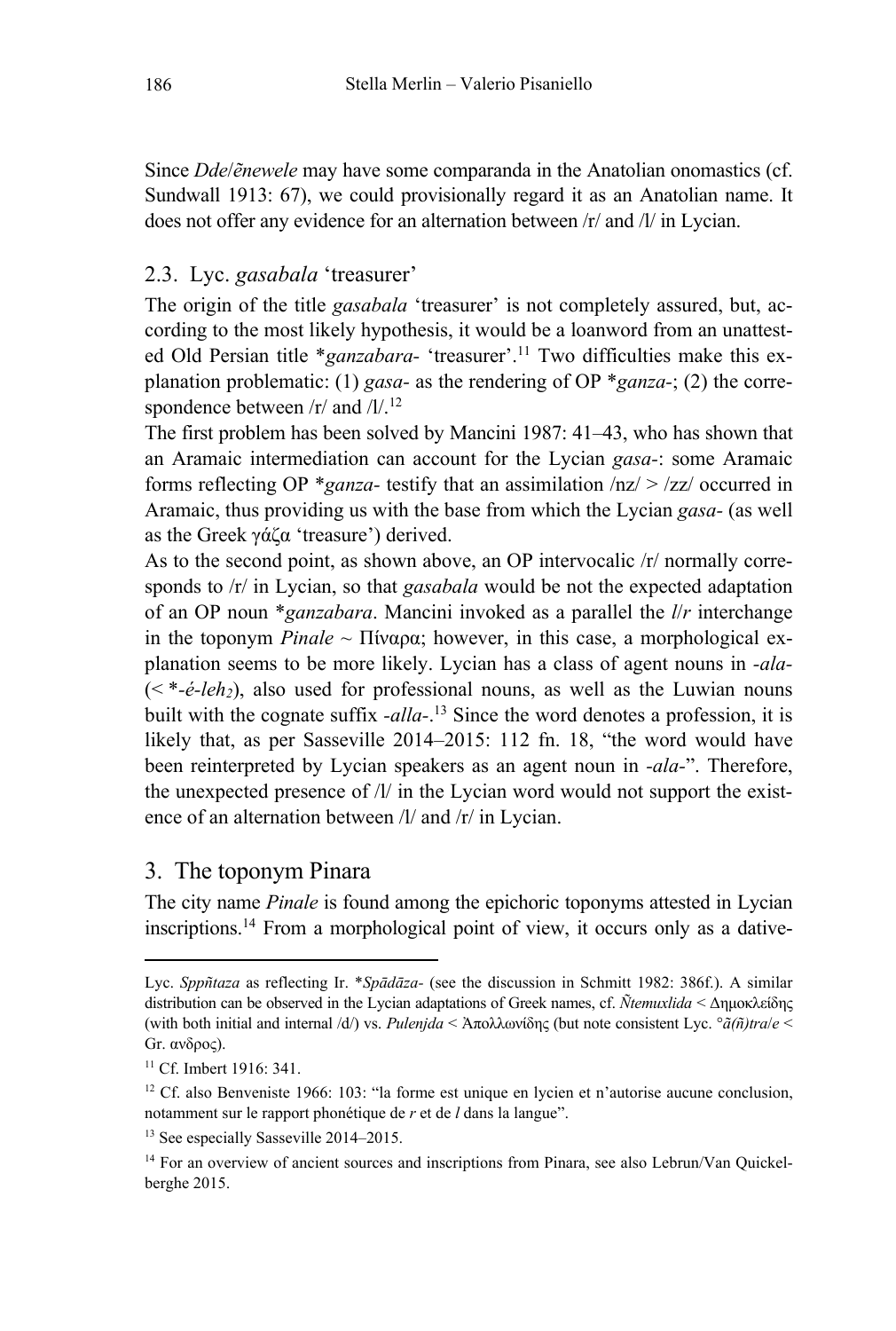locative plural.<sup>15</sup> Surely related to this name are the nominative singular *Pillewi* 'of Pinara' and the ethnicon *Pilleñni* (accusative singular) 'inhabitants of Pinara'. both morphologically derived from *Pinale*, through syncope of /a/ and assimilation of the resulting cluster /nl/, the latter with the common Lycian suffix -wenneli-(Luwian -wann[ $\bar{u}$ ]-), according to the following sequences: \**Pinale-wi* > \**Pin(a)* $le-wi$  > \*Pinlewi > Pillewi and \*Pinale-weñni > \*Pin(a)le-weñni > Pilleñni.<sup>16</sup> The bilingual inscription TL 25 from Tlos provides us with the correspondence Lyc. *pillenni* = Gr.  $\dot{\epsilon}$  K  $\Pi v \dot{\alpha}$   $\rho \omega v$ , thus giving  $\Pi v \alpha \rho \alpha$  as the Gk. name of *Pinale*. The two toponyms almost perfectly correspond to each other, the only difference being the final vowel and the alternation between  $\frac{1}{a}$  and  $\frac{1}{r}$ . This would not be a problem, were it not for the fact that such a correspondence between Lycian and Greek seems to be otherwise unattested, as shown by the following names:  $17$ 

| Context | Lycian                | Greek                   |  |
|---------|-----------------------|-------------------------|--|
|         | Erttimeli             | Αρτεμηλις               |  |
|         | Idazzala              | Ειδασσαλα               |  |
|         | Mula                  | Μολας, Μολης            |  |
|         | Mulesi                | Μολεσις                 |  |
|         | Mullijese             | Μολλισις                |  |
| V V     | Pillewe/i             | Πιλλις(?)               |  |
|         | Pubiele               | Πυβιαλης                |  |
|         | Telebehi              | Τελ(ε)μης(σ)ός          |  |
|         | Tilume                | Τιλομας                 |  |
|         | Trmmile/i             | Τερμίλαι, Τρεμιλεῖς     |  |
|         | Xudalijê              | Κυδαλιη[ς]              |  |
|         | Zzala                 | Σαλας                   |  |
|         | Esedeplẽmi, Sedeplmmi | Ασεδεπλεμις, Σεδεπλεμις |  |
|         | Hla                   | $\Lambda$ ας            |  |
| C/N     | Mlejeusi              | Μλαυασις                |  |
|         | Slmmewe               | Σελμαμοας               |  |
|         | Tlawa                 | Τλως                    |  |
|         | $Ardl^{\circ}$        | Άπερλαι                 |  |
| $R_{-}$ | Kuprlle/i             | Κοπριλις                |  |
|         | $E$ [[puw]eti         | Ελποα[τ]τ[ις]           |  |
| C/N     | Hlmmidewe             | Ελμιδαυα                |  |
|         | Slmmewe               | Σελμαμοας               |  |

Tab. 3. Lycian-Greek correspondences showing the outcome of original Lyc. /l/.

<sup>&</sup>lt;sup>15</sup> See Réveilhac 2018: 148. *contra* Melchert 2004: 50.

<sup>&</sup>lt;sup>16</sup> See already Kretschmer 1896: 329 fn. 1. Cf. Laroche 1960: 172-174, Melchert 1994: 327, Lebrun 2015: 47.

<sup>&</sup>lt;sup>17</sup> Data from Réveilhac 2018: 344f. Note Lyc. Pillewi = Gr. Πιλλις, probably depending on the Lycian model. In other terms, such a proper name, possibly derived from a Lycian ethnicon, has lost in Greek the original reference to the city. However, the correspondence between the two names is far to be sure, since there is no attestation in any bilingual text.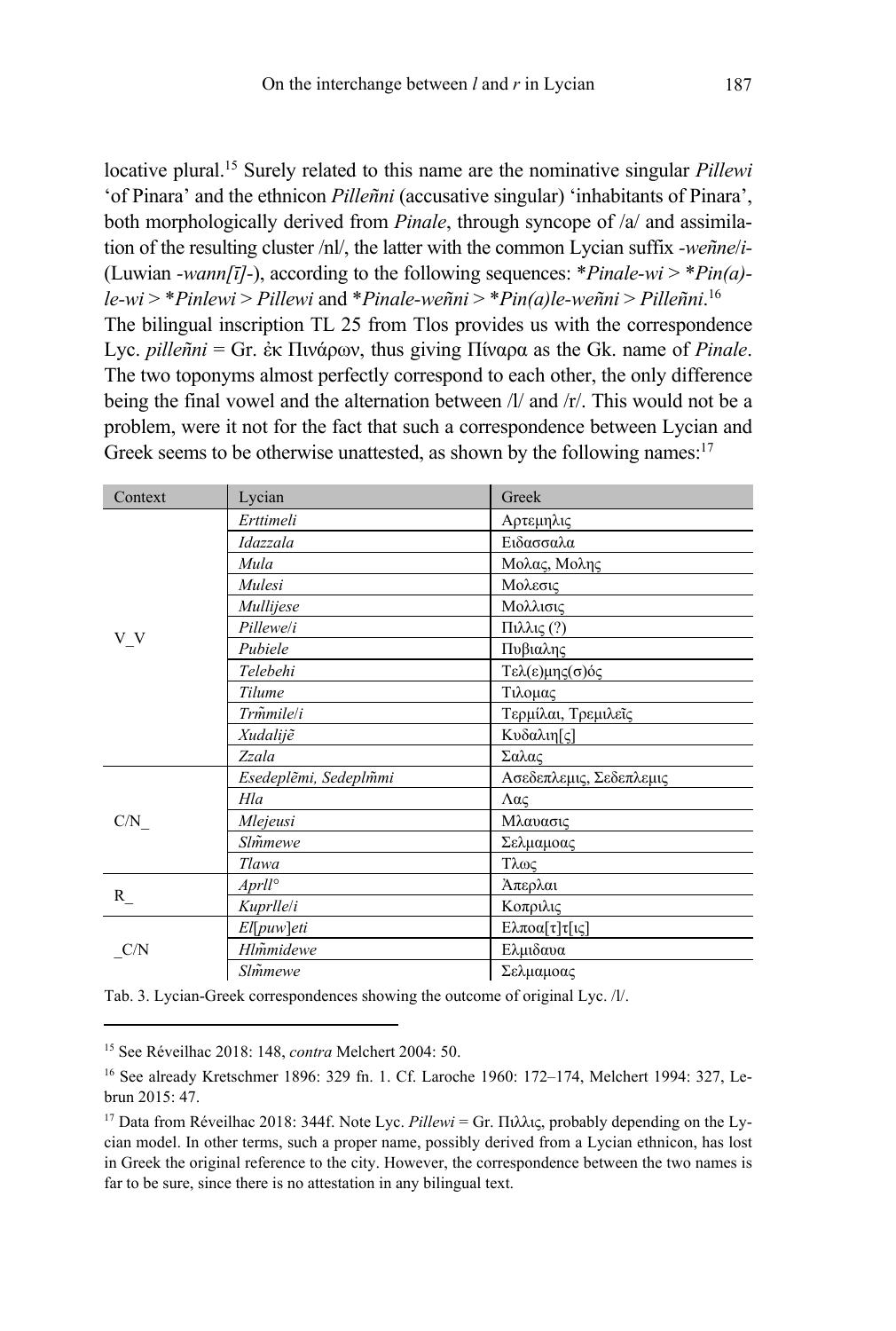| Context   | Greek         | Lycian                                         |  |
|-----------|---------------|------------------------------------------------|--|
|           | Λητώ          | *Let <sup>o</sup> (cf. Le $\theta$ $\theta$ i) |  |
| $\#_{\_}$ | Λύσανδρος     | Lusñ[tr]e, Lusãñtre, Lusãtre                   |  |
|           | Αλέξανδρος    | Alaxssa[ñ]tra, Alixssã[ñtra]                   |  |
|           | Μελήσανδρος   | Milasãñtra                                     |  |
| V V       | Μυκάλη        | Mukale                                         |  |
|           | Άπολλ[ω]νίδης | Pulenjda                                       |  |
|           | Στόλος        | <b>Sttule</b>                                  |  |
|           | Καλλιάναξ     | Xelijãnayssa                                   |  |
|           | Ήρακλῆς       | Herikle (Mil. Erikle)                          |  |
|           | Ίητροκλῆς     | ljetruyle                                      |  |
| C         | Δημοκλ[εί]δης | Ntemuxlida                                     |  |
|           | Περικλῆς      | Perikle                                        |  |
|           | Θερσικλῆς     | Terssiyle                                      |  |

The same regularity can be observed in Greek names adapted in Lycian:<sup>18</sup>

Tab. 4. Lycian-Greek correspondences showing the outcome of original Gr. /l/.

As can be seen, both in toponyms and personal names, Lycian  $\langle \mathbf{l} \rangle$  always correspond to Greek  $\langle \lambda \rangle$ , whereas Lycian  $\langle r \rangle$  always corresponds to Greek  $\langle \rho \rangle$ <sup>19</sup> Therefore, the case of *Pinale* vs. Πίναρα seems to be isolated. Since, as shown in the discussion above, there is no evidence that an interchange between  $\Lambda$ and /r/ effectively existed in Lycian, the correspondence between *Pinale* and Πίναρα should be explained in a different way.<sup>20</sup>

#### 3.1. Pinara in Hittite and Luwian sources

At this point, it is necessary to broaden the scope of our research, taking into account the occurrences of this toponym in the other languages of Anatolia, starting from the end of the  $2<sup>nd</sup>$  millennium BC.

In Hittite texts, the toponym *Pinali* is currently attested only in the so-called Milawata letter (KUB 19.55+ l.e. 1–6; LNS, CTH 182), probably dated to the reign of Tuthaliya IV, one of the last Hittite kings. Thanks to the join with KBo  $18.117<sub>1</sub><sup>21</sup>$  we can now read in the first line of the left edge the two cities URUA-wa-ar-na  $\dot{U}$ <sup>URU</sup>P[i]-na-li-ya – i.e. Xanthos (Lyc. Arm̃na) and Pinara<sup>22</sup> –, further shortened in  $^{URU}A^{URU}P^i$  and  $^{URU}A$ -wa  $^{URU}P^i$ -na.

In Hieroglyphic Luwian, the same two cities are attested in YALBURT and EMIRGAZI inscriptions, also by Tuthaliya IV, in the following contexts:

 $18$  Data from Réveilhac 2018: 346-350.

<sup>&</sup>lt;sup>19</sup> See Réveilhac 2018: 346-350.

<sup>&</sup>lt;sup>20</sup> Note that Neumann 2007: 274 invoked the Lycian stem  $atra$ -/atla- 'self' as a possible comparandum.

 $21$  Weeden 2012.

<sup>&</sup>lt;sup>22</sup> According to Weeden 2012: 64, *ya* is the enclitic conjunction, despite the presence of Akk.  $\dot{U}$ .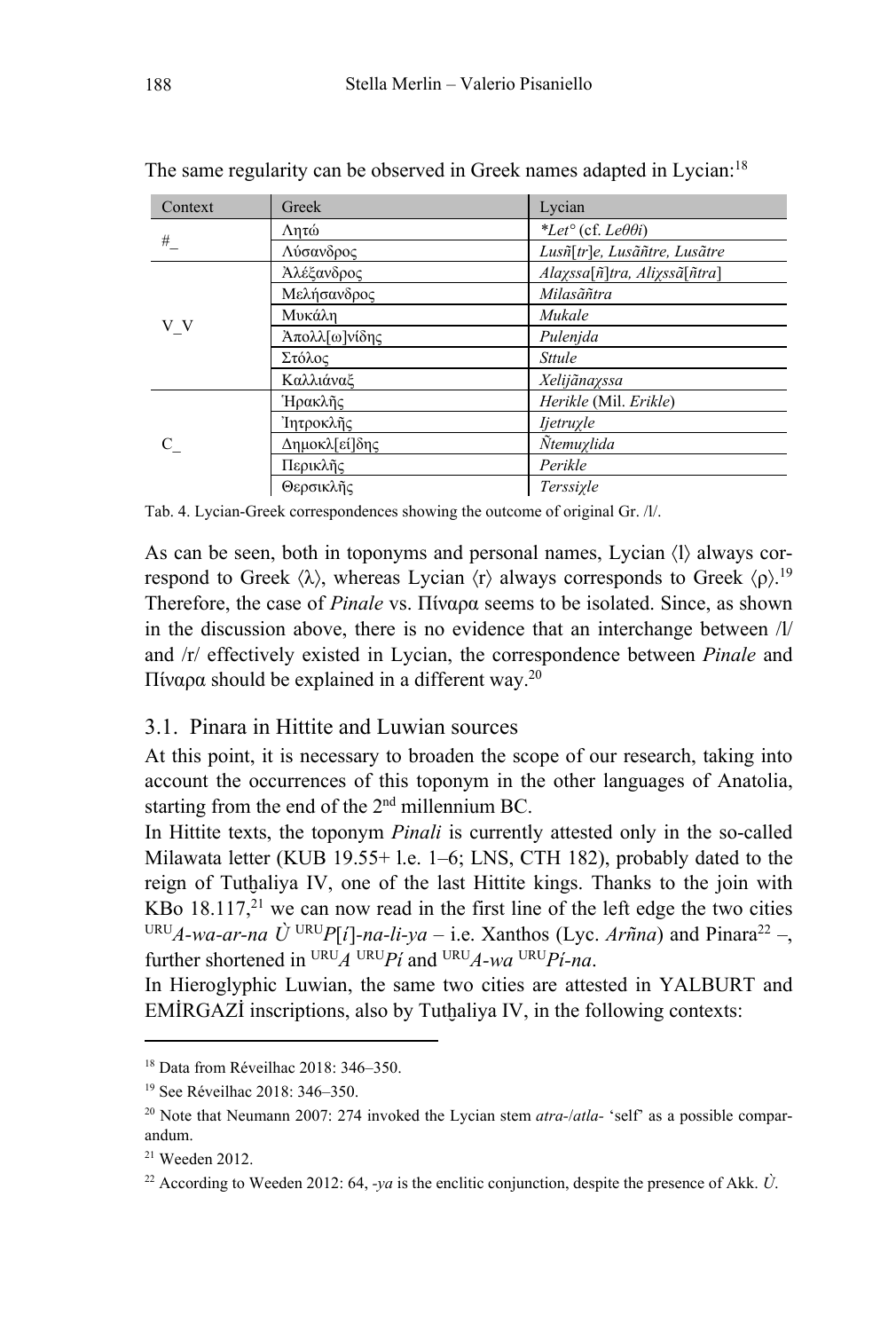YALBURT 12 § 2. *a-wa*/*i pi-na-***\*416(URBS)** *tu-pi* § 3. *a-wa*/*i-mu* |\*416*-wa*/*i-ní-sa pi-na-***\*416(URBS)** FORTIS.CRUS 'and (I) smote Pina-\*416, and I the Sun(?) "stood strong" against Pina-\*416.' YALBURT 13 § 2. *pi-na-***\*416(URBS)** *ARHA* DELERE § 3. *a-wa*/*i á-wa***/***i+ra***/***i-na-'***(REGIO)** PES2 'and (I) destroy(ed) Pina-\*416, and (I) went to Awarna.' EMİRGAZİ block B l.3. *pi-na-***\*416(REGIO)** DELERE*-nú-wa*/*i-há à-pa-wa*/*i wa***/***i+ra***/***i-na***(REGIO)** PES 'and I destroy(ed) Pina-\*416, and (I) went to Awarna.'

Hawkins 1995: 80f., 115; 2005: 289f. and Rieken/Yakubovich 2010 provided several pieces of evidence that the hieroglyphic sign \*416 should represent a syllable with a lateral. Hawkins suggested  $\langle li \rangle$ , while according to Rieken/Yakubovich it should be read  $\langle \text{ali} \rangle$  in the  $2^{\text{nd}}$  millennium BC. Recently, Melchert 2019 convincingly argued for the reading  $\langle \text{li} \rangle$ , showing that aphaeresis, which is a widespread phenomenon in Luwian, can easily explain those cases in which *ali*would be expected. In any case, the form *Pinali* is also confirmed for Luwian, and thus there is currently no Anatolian evidence for a form with /r/.

#### 3.2. Pinara in Greek sources and tradition

As previously said, in the bilingual inscription TL 25 from Tlos we found the correspondence between the Lycian *Pilleñni* and the Greek ἐκ Πινάρων, which implies that (τὰ) Πίναρα (that must have been considered as a *plurale tantum*  as far as concerns this particular inscription) is the Greek name of Pinale.<sup>23</sup> By retracing the ancient sources concerning this toponym, we got several pieces of information from Stephanus of Byzantium  $(6<sup>th</sup>$  century CE) in different points of his work on cities and people, transmitted by part of the tradition with the name *Ethniká*. Under the entry Πίναρα it simply said that it is the largest city of Lycia, under the mount Kragos.24 Richer in information is the comment on Pinara appearing under Artymnesos.

Artymnesos, city of Lycia, colony of [the people of] Xanthos. The ethnic denomination is Artymneseus. Menecrates in the first book on Lycia tells that the elders divided in three parts the very populated Xanthos; some of them moved on the Kragos and settled on the mountain {colonized} a round hill and called it the city Pinara, that means 'round'. In fact, they call all round things 'pinara'.<sup>25</sup>

<sup>&</sup>lt;sup>23</sup> It is worth noting that, to the best of our knowledge, in the whole corpus of inscriptions the form Πινάρων appears only once, in fact in this Lycian-Greek bilingual inscription.

<sup>&</sup>lt;sup>24</sup> Steph. Byz. 523, 19–20. Πίναρα, πόλις μεγίστη, υπερκειμένη τῶ Κράγω ὄρει τῆς Λυκίας. τὸ ἐθνικὸν Πιναρεῖς ὡς Μεγαρεῖς. A useful first orientation among ancient references is offered by the project ToposText: https://topostext.org/.

<sup>25</sup> Steph. Byz. 129, 1–7. Ἀρτύμνησος, πόλις Λυκίας, ἄποικος Ξανθίων. τὸ ἐθνικὸν Ἀρτυμνησεύς. Μενεκράτης ἐν *α* τῶν Λυκιακῶν φησιν ὅτι πολυανθρωπήσασαν τὴν Ξάνθον τοὺς πρεσβύτας εἰς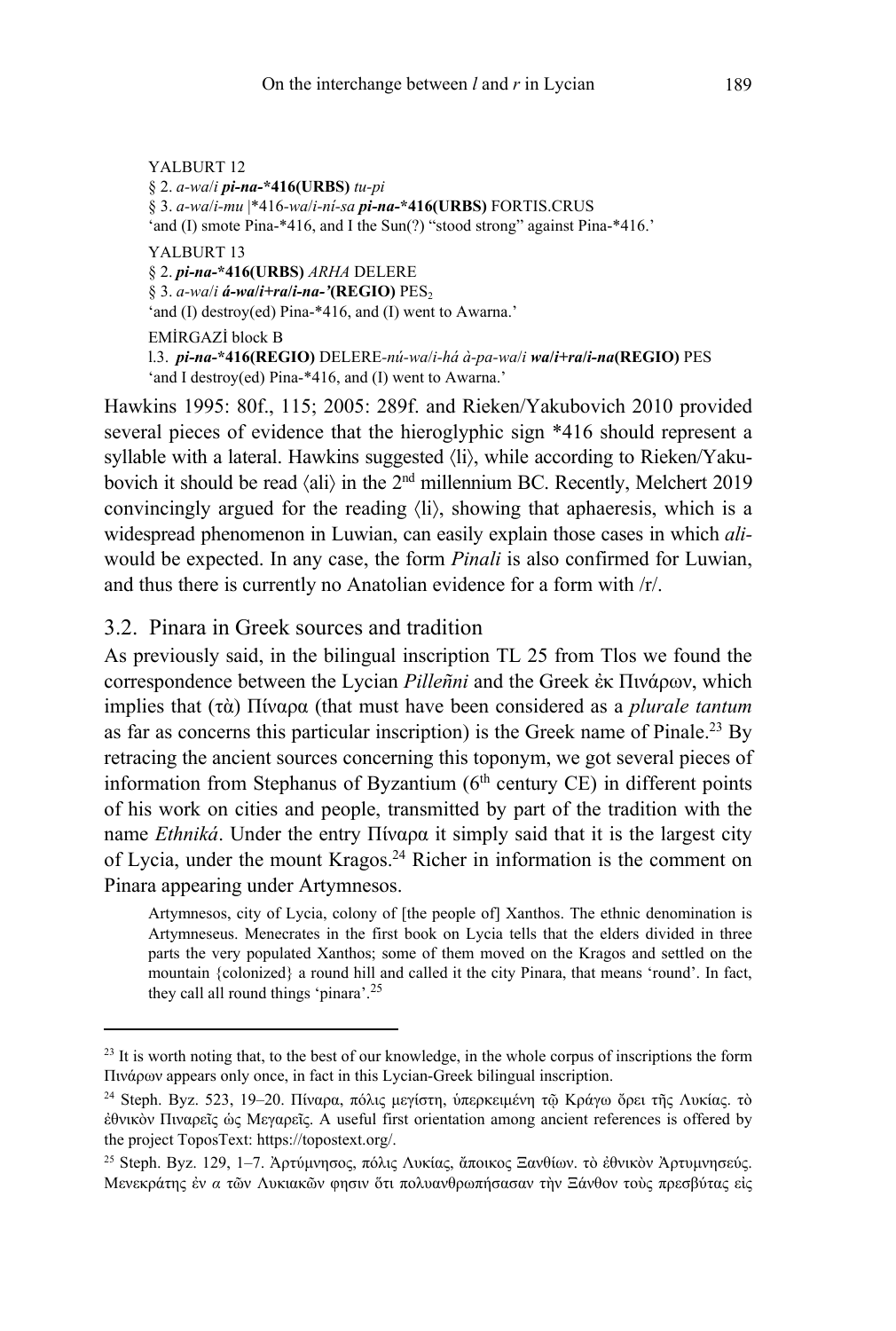In Stephanus's explanation, based in turn on Menecrates's book, *pinara* would be the Xanthian, so possibly the Lycian word to indicate 'round things': because the city was established on a round hill, it was called Pinara.<sup>26</sup> Unfortunately, we do not have the possibility of checking this hypothesis within the Lycian language, because we do not have any document attesting the form \**pinara* as an adjective with the meaning of 'round'.

Moreover, Stephanus reported the testimony of Panyassis (Halicarnassus, 5<sup>th</sup>) century BC) under the entry Tremile, namely the Lycian name of Lycia. Here the name of the region is explained by the eponym hero Tremilis, as reported by Panyassis. Pinaros is one of his sons, mentioned together with Tloos, Xanthos, and Kragos. All these names are also geographical names, respectively indicating a city (Tlos), both a city and a river (Xanthos), and a mountain. It is then said that Bellerophon changed the name of Tremileis in Lycian and finally that Hecateus of Miletus deals with Tremile in the fourth book of the genealogies, of which we now possess only fragments. $27$ 

The geographer Strabo (60 BC–21 CE), native of Pontus, mentioned Pinara among the largest cities of Lycia with Xanthos, Patara, Olympus, Myra, and Tlos, referring to the words of Artemidorus from Ephesus, who lived some years before and wrote the *Geographoúmena*, scripts on geography, now lost for us. The passage of Strabo continues with the description of the mount Antikragos, where Karmylessos is, and the Kragos, with eight peaks and a city of the same name. These mountains are the scene of the myth of Chimaera. Below the Kragos is the city of Pinara, which is one of the largest cities of Lycia. Here Pandarus is worshipped, possibly, Strabo concludes, the same Pandarus from Lycia mentioned by Homer.<sup>28</sup>

νύμφην Ὠγυγίην, ἣν Πραξιδίκην καλέουσιν,

τρία μέρη διελεῖν, τούτων δὲ τοὺς μὲν ἐπὶ τὸν Κράγον ἐλθεῖν καὶ οἰκῆσαι ἐν τῷ ὄρει λόφον στρογγύλον {κατοικίσαι} καὶ καλέσαι τὴν πόλιν Πινάραν, ἣν μεθερμηνεύεσθαι στρογγύλην. τὰ γὰρ στρογγύλα πάντα πίναρα καλοῦσιν.

<sup>26</sup> See also Lebrun/Van Quickelberghe 2015: 130 with fn. 9.

<sup>&</sup>lt;sup>27</sup> Steph. Byz. 633, 8–634, 2. Τρεμίλη. ή Λυκία έκαλεῖτο οὕτως ἀπὸ Τρεμίλου, ὡς Πανύασις ἔνθα δ' ἔναιε μέγας Τρεμίλης καὶ ἔγημε θύγατρα,

Σίβρῳ ἐπ' ἀργυρέῳ ποταμῷ παρὰ δινήεντι·

τῆς δ' ὀλοοὶ παῖδες Τλῶος Ξάνθος Πίναρός τε

καὶ Κράγος, ὃς κρατέων πάσας ληίζετ' ἀρούρας.

οἱ κατοικοῦντες Τρεμιλεῖς. Ἀλέξανδρος "τελευτήσας τὰς δὲ τοὺς Τρεμιλέας Λυκίους Βελλεροφόντης μετωνόμασεν". Ἑκαταῖος Τρεμίλας αὐτοὺς καλεῖ ἐν τετάρτῳ τῶν γενεαλογιῶν.

<sup>&</sup>lt;sup>28</sup> Strab. 14.3.3. ἓξ δὲ τὰς μεγίστας ἔφη ὁ Ἀρτεμίδωρος, Ξάνθον Πάταρα Πίναρα Όλυμπον Μύρα Τλῶν κατὰ τὴν [ὑπέρ]θεσιν τὴν εἰς Κιβύραν κειμένην. 14.3.5. ὑπόκειται δὲ τῷ Κράγῳ Πίναρα ἐν μεσογαίᾳ, τῶν μεγίστων οὖσα πόλεων ἐν τῇ Λυκίᾳ. ἐνταῦθα δὲ Πάνδαρος τιμᾶται, τυχὸν ἴσως ὁμώνυμος τῷ Τρωικῷ· καὶ γὰρ τοῦτον ἐκ Λυκίας φασίν. Among Latin sources, Pliny the Elder, during the 1st century CE, mentioned Pinara and Telmessus, as the frontier town of Lycia (*Nat. Hist.* 5.28.101 *ibi Pinara et quae Lyciam finit Telmesus*).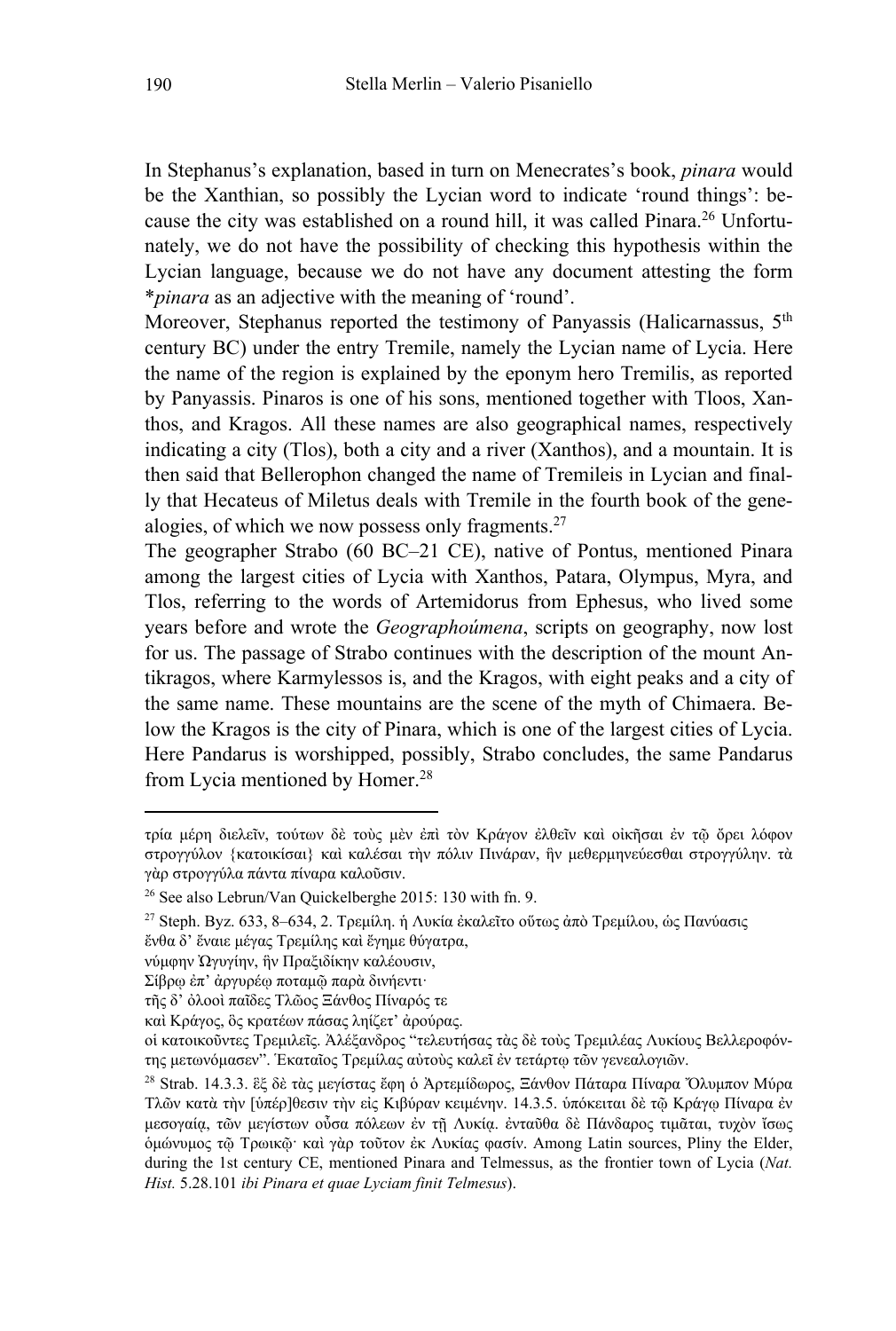Arrian  $(2<sup>nd</sup>$  century CE), Greek historian and governor on behalf of the Roman Empire, also mentioned Pinara among other cities, when he tells that Alexander invaded Lycia and, after the surrender of Telmessus, crossing the river of Xanthos, the cities of Pinara, Xanthos, Patara, and about thirty other smaller towns were surrendered to him.29

Finally, the testimony of Ptolemy (Egypt, c. 100–175) mentioned the city in the Greek form Πίναρα, providing us with its geographical coordinates: Πίναρα. 59°50' . 36°25' (*Geogr*. 5.3.5).

Moving to the epigraphic material, in addition to the already mentioned bilingual inscription TL 25 reporting the phrase ἐκ Πινάρων, several inscriptions show the expected form with the  $\langle \rho \rangle$  in Greek in words such as, apart from Πίναρα,<sup>30</sup> Πινάριος, Πιναρεύς, Πιναρεῖ, Πιναρίδι, Πιναρίδα etc. In most of the cases, one inflected form of the personal name Πινάριος could be etymologically related both to the city of Pinara and to the river Pinaros, in Cilicia. What is important to stress is the fact that, almost always, the form contains the  $\langle \rho \rangle$ .

Thus, the presence of  $\langle \rho \rangle$  is highly systematic, except from an isolated attestation of the Greek name Πίναλος, this time with an  $\langle \lambda \rangle$ , mentioned in a long inscription from Sydima, belonging to the empire of Commodus (161–192 CE), son of the Roman Emperor Marcus Aurelius. Here the hero Pinalos is quoted together with his brothers Tlos and Kragos, the three sons of Tremiles and Praxidike, in a passage reporting the same genealogy attributed to Panyassis.<sup>31</sup> It is also worth noting that the attestation of the hero's name with the  $\langle \lambda \rangle$  does not correspond to a similar variation in the name of the city and its inhabitants, still attested as Πιναρεῖς with the  $\langle \rho \rangle$  in the same few lines (as well as in B1, 16). This is the only testimony at our disposal of a possible alternation in Greek between the /r/ and the /l/, not concerning the city name, but the name of the eponym hero. While not having enough elements in support to this hypothesis, we can conjecture that a possible local tradition, not attested anywhere else, had survived during centuries and appeared again in the time of Commodus.

<sup>29</sup> Arr. *An.* 1.24.4. ἔπειτα εἰσβαλὼν εἰς Λυκίαν Τελμισσέας μὲν ὁμολογίᾳ προσηγάγετο, περάσας δὲ τὸν Ξάνθον ποταμὸν Πίναρα καὶ Ξάνθον τὴν πόλινκαὶ Πάταρα ἐνδοθέντα ἔλαβε καὶ ἄλλα ἐλάττω πολίσματα ἐς τριάκοντα.

<sup>30</sup> Once attested in a list of cities, possibly mentioned as *asylia* of the temple of Hekate, in one inscription coming from Caria, ref. Lagina 13.

<sup>31</sup> TAM II 174, A.1, 15–B.1, 2:

τὴν πρὸς ὑμᾶ[ς καὶ Τλωεῖς καὶ]

Πιναρεῖς γενεαλ[ογίαν τὴν Τρεμί]-

<sup>[</sup>λ]ο̣υ καὶ Πραξιδίκης, ἐξ ὧν̣Τλῶ[ο]ς καὶ

<sup>[</sup>Κ]ράγος καὶ **Πίναλος** ἀνῆκον.

For a discussion and comment on this genealogy also related to the figure of Neoptolemus (as reported in an epigram preserved by Steph. Byz. s.v. Ἀγρίαι) and the mythological chronicle of the city of Sydima, see Barbantani 2007: 80f. with references. See also Podestà 2017: 64, 69.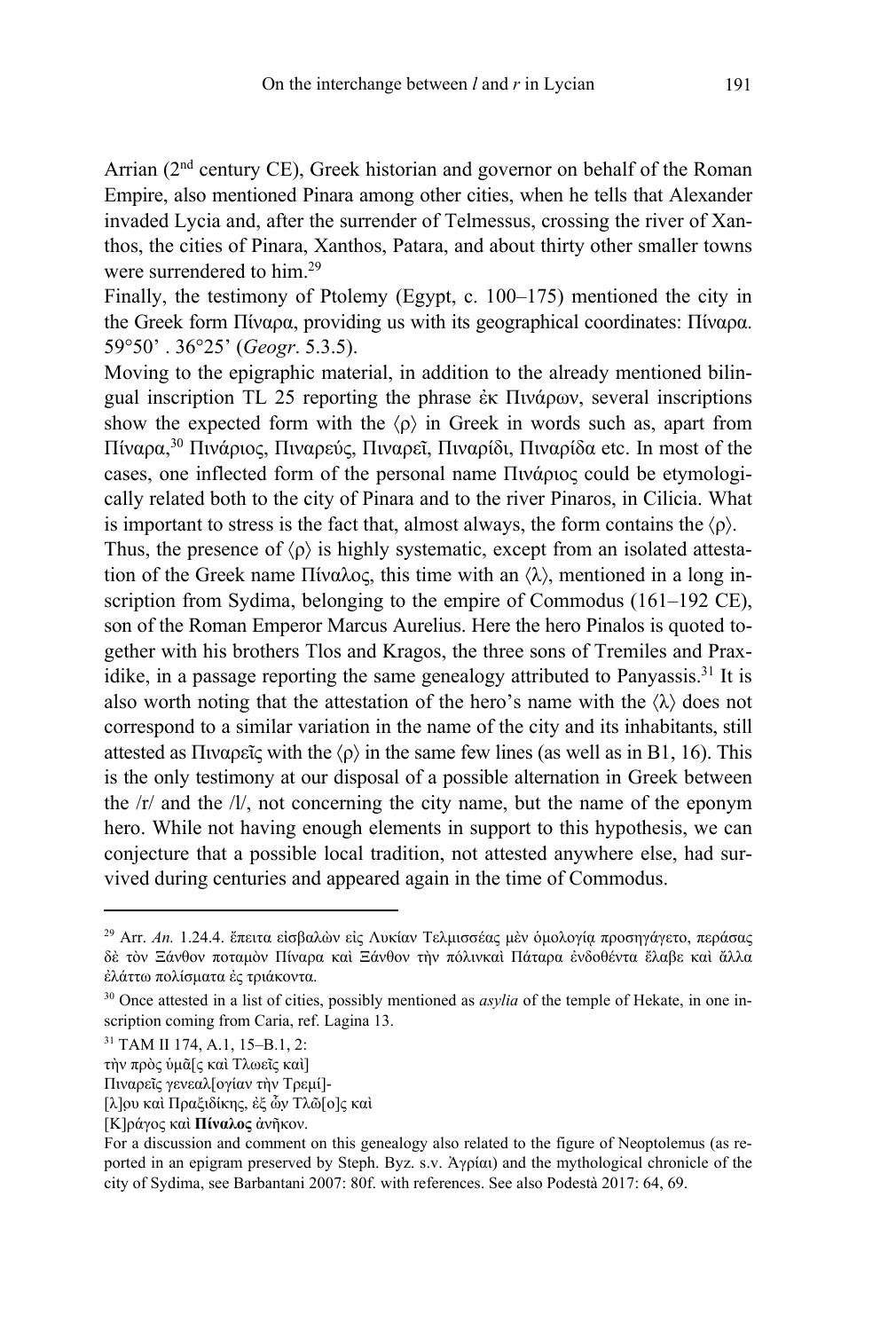#### 3.3. Pinara in Aramaic inscriptions

Turning to the 1<sup>st</sup> millennium BC, in two Aramaic fragments from the Letoon of Xanthos we find  $B'LY$  PNR 'citizens of Pinara',  $32$  where the name of the city shows  $\frac{r}{a}$  as well as in Greek.

Therefore, one might wonder if there is any further evidence of a correspondence between Lycian /l/ and Aramaic /r/. Unfortunately, there are not many Lycian names showing the treatment of  $/r$  and  $/l$  in the Aramaic inscriptions from Lycia. Data available, mostly coming from the Letoon trilingual inscription of Xanthos (N 320), are summarised in the following table: $33$ 

| Lycian            | Aramaic                     |
|-------------------|-----------------------------|
| Arñna             | 'WRN                        |
| Ertême/i          | 'RTMWŠ                      |
| Katamla           | <b>KTMNW</b>                |
| Leθθe/i 'of Leto' | $L^*TW$                     |
| Pigesere          | PGSWD[R]                    |
| Oñturahe/i        | <b>KDWRS</b>                |
| Trmmili           | TRMYL                       |
| <i>Z</i> emure    | $ZYM[WR]$ (?) <sup>34</sup> |

Tab. 5. Lycian-Aramaic correspondences.

As far as can be seen, although the data are very scanty, nothing legitimises the statement that a Lycian /l/ becomes /r/ in Aramaic. We should however note that, in most cases, the Aramaic form is quite different from the Lycian one and seems to depend on another language, which, according to Molina Valero 2004, is Carian.<sup>35</sup> Nevertheless, even a Carian intermediation cannot account for  $|r|$  in the Aramaic form, because, as far as we know, Carian did not take part in the rhotacism phenomenon.

<sup>&</sup>lt;sup>32</sup> Fr. A (n° 5627), 3; fr. B (n° 5743 = N 319), 5 (cf. Dupont-Sommer 1979). The two fragments seem to be contemporary to the Letoon trilingual inscription N 320. Fr. B also includes a very fragmentary Lycian text, and it is possible that both fragments originally belonged to two different trilingual Lycian-Greek-Aramaic inscriptions (we might wonder if one of the two fragments could belong to the Pixodaros' Lycian-Greek bilingual inscription TL 45, where the citizens of Pinara are mentioned).

<sup>&</sup>lt;sup>33</sup> We do not take into account Iranian words, which however do not present unexpected correspondences.

<sup>&</sup>lt;sup>34</sup> Cf. Vernet/Vernet 2015.

<sup>&</sup>lt;sup>35</sup> This would not be strange in the case of the Letoon trilingual, since it deals with the institution of a Carian cult devoted to the 'King of Kaunos', whose Aramaic name, kndws/s 'lh' kbydšy, does not match perfectly Lyc. xnitawat(i)-xbidentine/i, being instead closer to the likely Carian designation (i.e. *koous* and perhaps a genitival adjective built on the Carian name of Kaunos, as per Molina Valero 2004: 1015f.).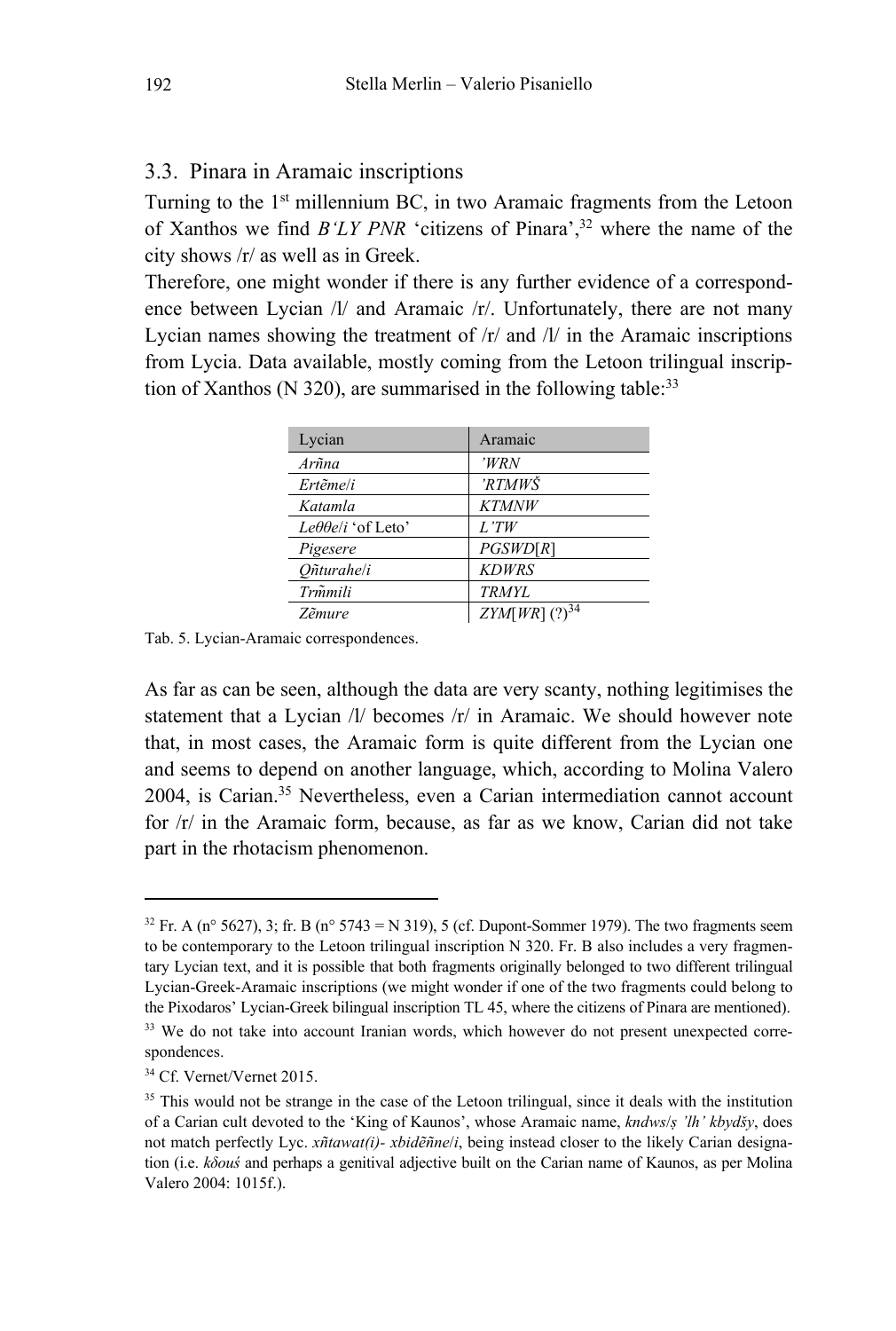#### 3.4. Looking for an explanation

While an interchange between /l/ and /r/ may be regarded as unproblematic, because it is often found in the languages of the world, we think that its appearance in a consistent series of regular correspondences may require an explanation other than a sporadic sound change fixed in a tradition, although obviously such a solution cannot be completely ruled out.36

As we have shown in § 2, there is no evidence for an *l*/*r* alternation in Lycian, neither a direct internal one, since the allomorph with /l/ of the stem *atra-*/*atla-* 'self' probably goes back to a preform with /n/, nor an indirect one, arising from language contact phenomena, because *Ddenewele* is not an Iranian name in °*bara* and the /l/ in the OP loanword *gasabala* 'treasurer' has a good morphological explanation. Therefore, Lycian cannot account for the forms with /r/, and different possible explanations should be considered.

As mentioned, in ancient sources the Greek form of the city and its inhabitants is always based on the form Πίναρα, with a  $\langle \rho \rangle$ . A unique case is the name of the hero Πίναλος instead of the most common Πίναρος in one late inscription, dated to the end of 2<sup>nd</sup> century CE.

The most interesting etymological explanation comes from one gloss of Stephanus of Byzantium who tells, quoting Menecrates, that *pinara* is a Xanthian word, possibly an adjective, which means 'round'. Because the city lies on (or/and at the foot of) a round hill, it received the name of Pinara, through a process of metonym. However, if this explanation perfectly fits with the Greek form, it does not explain on the contrary the Lycian name *Pinale*, unless considering some *l*/*r* alternation in Lycian, which however is not evidenced. Or, it must be admitted that the Lycian name of the city was not related in Lycian itself to the word which means 'round', which is currently not attested.

What could explain such an anomalous correspondence between the Lycian *Pinale* and the Greek Πίναρα? We could imagine some association with the similar word πιναρός, except this one is oxyton, which means 'dirty':<sup>37</sup> however, none of the sources recorded a possible etymological link with this word. Another possibility is the analogical formation by means of the suffix -ρα, found also in Πάταρα, Μύρα, Λιμύρα. Consequently, there are two possible linguistic solutions that can intersect: on one side, the folk etymology related both to the Greek adjective πιναρός, not even mentioned by the ancient sources, both to an unknown Lycian word as suggested by the text of Stephanus; on the other side, the analogy with other city names found in the same region of Asia Minor. Both of these processes could be plausibly applied in the toponomastics.

<sup>&</sup>lt;sup>36</sup> In this respect, we owe to Prof. Ran Zadok the suggestion that the change  $1/$  >  $/r/$  in the case of Pinara may have been favoured by the presence of /n/ in the adjacent syllable.

<sup>37</sup> Cf. Zgusta 1984: 494f.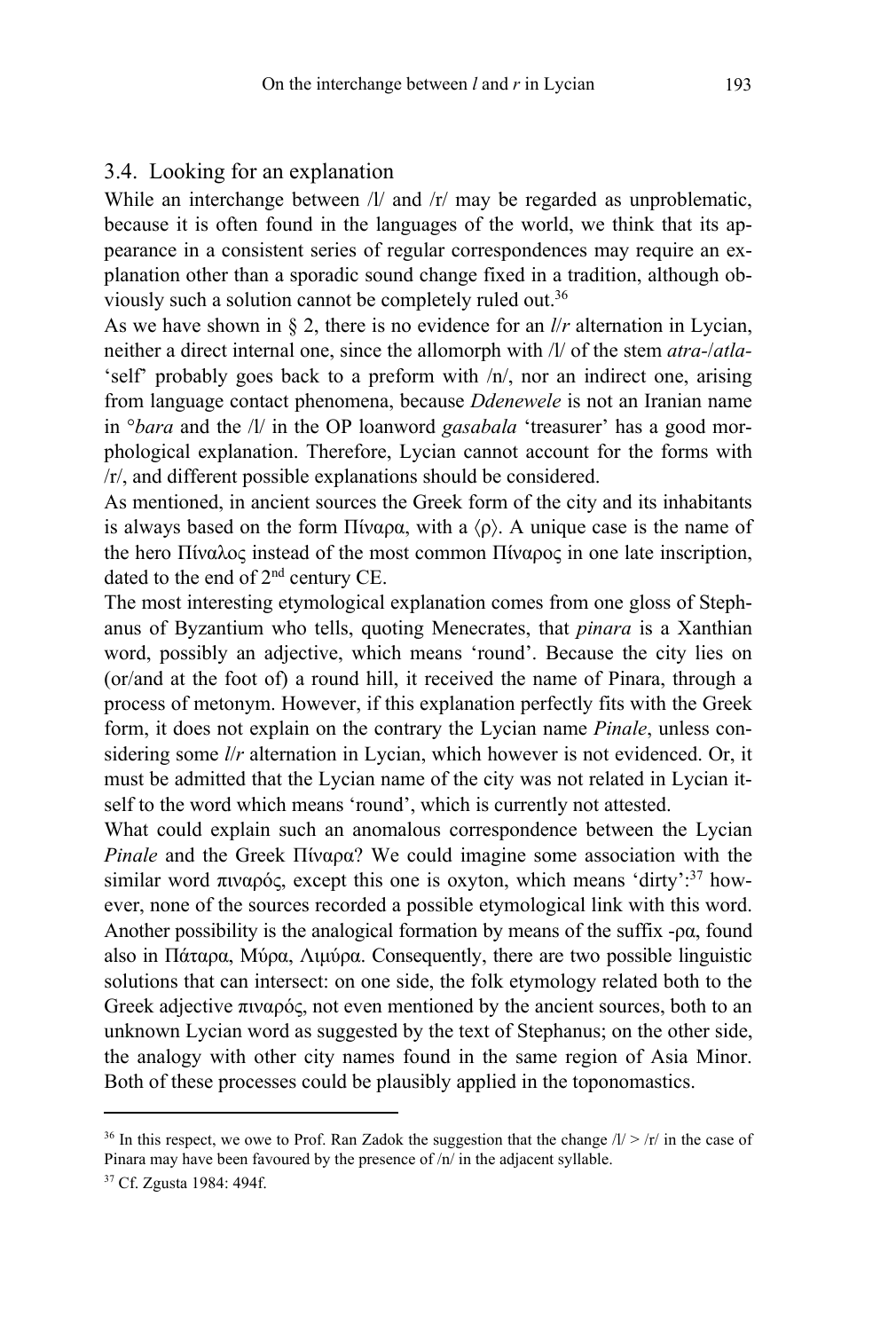A different kind of solution may involve the presence of an intermediate language in the transmission of the toponym, or even a different source. Besides Greek, the Aramaic name of the city also shows /r/, so that, theoretically, nothing prevents us regarding the Aramaic form as the source of the Greek one. However, this would only shift the problem, because, as previously mentioned, Aramaic *PNR* does not find a convincing explanation in a Lycian-Aramaic language contact scenario. Therefore, the relationship between the Greek and the Aramaic forms remains unclear: either of them may have been the source of the other, but they may also have been independently derived from the same source.

If we look for languages in which the change  $\sqrt{l}$  /r/ is well attested, and which therefore may represent a plausible source for the forms with /r/, two possible solutions arise. The first one is Luwian, which, as mentioned, attests a widespread rhotacism phenomenon. However, such a solution seems to be unlikely both from a chronological and a geographical point of view, because Luwian is not attested after the 7<sup>th</sup> century BC and no Luwian inscription has been found so far in Lycia. Of course, it is not impossible that Luwian was also spoken in that area, and that a rhotacised variant of a toponym, competing with the Lycian one, was fixed in a local tradition, later becoming the source for the Greek and Aramaic forms, but such a scenario would imply several assumptions totally unsupported by data.38

A different solution may involve Old Persian, where a change  $\sqrt{l}$  /r/ seems to be regular,  $39$  so that an Old Persian outcome with  $\pi$  may have been the source at least of the Aramaic *PNR*. However, as rightly pointed out by Schwartz

<sup>&</sup>lt;sup>38</sup> Consider however the city name *'WRN* 'Xanthos' in the Aramaic version of the Letoon trilingual, which is closer to Hittite and Luwian *Awarna* than to Lycian *Arñna*, although, in this case, a Carian intermediation cannot be excluded (this toponym is not attested in Carian so far, but it seems that an intervocalic /w/ is somehow preserved, cf. e.g. *kδou-* < \**Hntaw°-* as per Adiego 2007: 260). Incidentally, also note that Greek sometimes shows unexpected adaptations of Lycian names, especially when an intervocalic /s/ is involved: this sound is generally not preserved in Lycian, but it is sporadically found in Greek adaptations (cf. Lyc. *Purihimete-* vs. Gr. Πορασιματις in Davies 1985: 108, 18, beside "regular" Πυριμάτις, Ποριματις; Lyc. *Qñturahe-* vs. Gr. Κονδορασις in N 320; Lyc. *Telebehi-* and *Tuminehi-* vs. Gr. Τελμησσός and Τυμνησσός, etc.). In this case, however, a possible model language may be Milyan, which preserves the intervocalic /s/ (cf. Mil. *Tuminesi-* 'Tymnessos'). But Milyan cannot account for the interchange between /l/ and /r/. Finally, note that, if Sasseville 2018 is right on rhotacism in Lydian, a solution involving this language becomes theoretically available, but at present it would perhaps pose more problems than it would solve.

<sup>&</sup>lt;sup>39</sup> Cf. e.g. the Old Persian name of Babylon, /bābiru-/, and its derivative relational adjective /bābiruviya-/ 'Babylonian' (Schmitt 2014: 148f.), as well as the name of the city Arbela, OP /arbai̯ra/, Elam. *harbera* vs. Babylonian *Arba'il* (Schmitt 2014: 134). Cf. also the name of the Lycians found in the Elamite Persepolis Fortification tablets, clearly derived from Lycian *Trm̃mile*/*i-*: *Turmir(iy)ap*, *Tarmir(iy)ap*, *Turmurap*, but beside the less frequent forms *Turmil(ay)ap*, *Turmulap*, *Turpilap* (cf. Hallock 1969: 764f. for the occurrences; see Schmitt 2003 and especially Tavernier 2015, with a discussion on the different sources).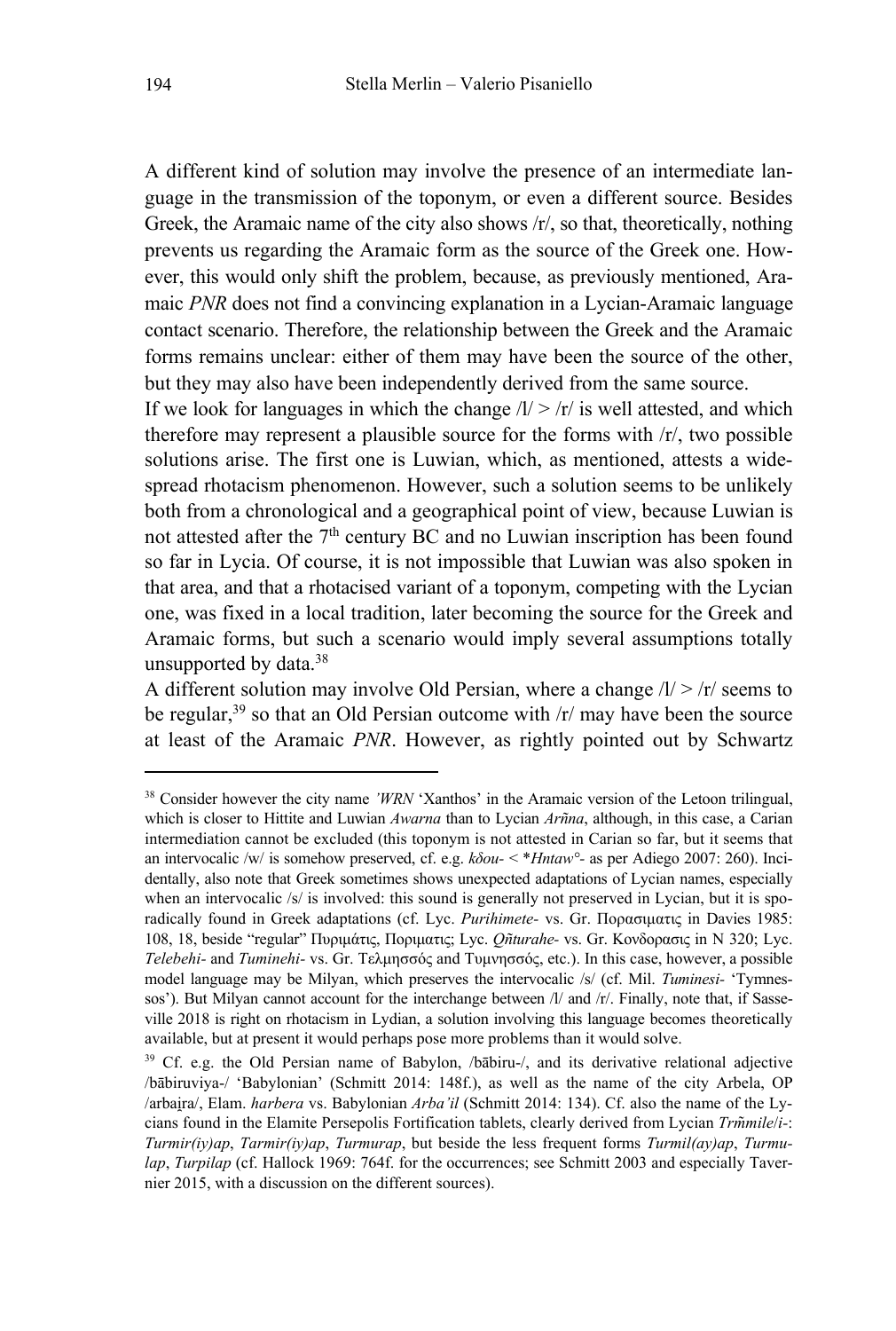2008, the issue of */l/* in Iranian is much more complex than it seems (especially concerning the outcomes of a PIE \**l*), and the Old Persian cuneiform script also had a sign for /l/, restricted to some foreign proper names, which makes an adaptation with /r/ in Old Persian less obvious. Furthermore, we should probably not overestimate the role of Old Persian in Lycia, because the number of Iranian loanwords in Lycian is very limited – the only assured ones being the titles *xssadrapa* 'satrap' and *gasabala* 'treasurer'40 – and because both onomastic and archaeological data are too scarce to support the hypothesis of a significant Persian presence in Lycia.<sup>41</sup>

All in all, if we are not dealing with a sporadic sound change, folk etymology and analogy with other toponyms of the area are the most plausible solutions.

#### 4. Conclusion

When language contact is involved, phonetic correspondences between two languages are not expected to be fully regular and cannot be always described by systematic phonetic rules. Therefore, in several cases, we may be satisfied if at least some clear tendencies are discernible. However, when a large set of examples allows us to observe a systematic correspondence between two languages in contact, the appearance of one single divergent case should not be dismissed too quickly. This is actually what happens in a seemingly insignificant case of mismatch between the Lycian and the Greek form of the toponym discussed in this paper, which cannot be solved invoking an alleged interchange between /l/ and /r/ in Lycian because, as we have shown, there is no evidence for such a phenomenon.

Of course, further research is needed in order to untangle this complex situation of language contact, with the hope that other data will help us to elucidate it; however, it is possible that the problem concerning the unexpected correspondence between Lycian *Pinale*, Greek Πίναρα, and Aramaic *PNR* cannot be solved univocally. On the one hand, other languages for which an outcome with /r/ was phonetically regular could be involved, but this hypothesis remains unsupported by any linguistic data. On the other hand, the morphological processes of analogy or folk etymology can indeed have taken part in the transmission and even possible commixtures, without being entirely responsible for such an eccentric correspondence. Moreover, as Melchert 2019: 357, fn. 4 states: "this place name is unlikely to be Indo-European", $42$  and, because

<sup>40</sup> Also note that *xssadrapa* reflects the Median outcome of Old Iranian \**xšaθra-pā-* (vs. Old Persian *xšaçapāvan-*; cf. Schmitt 2014: 284f.), found in several other languages, while *gasabala*, as mentioned, shows Aramaic intermediation.

<sup>41</sup> Cf. Bryce 1986: 158–163 and Keen 1998: 61–66, 76–79.

 $42$  Note that Melchert's discussion is focused on the correspondence between the final vowels in the Luwian, Lycian, and Greek forms of this toponym, which is regarded as "unproblematic" (contra Melchert 2003: 181 fn. 12).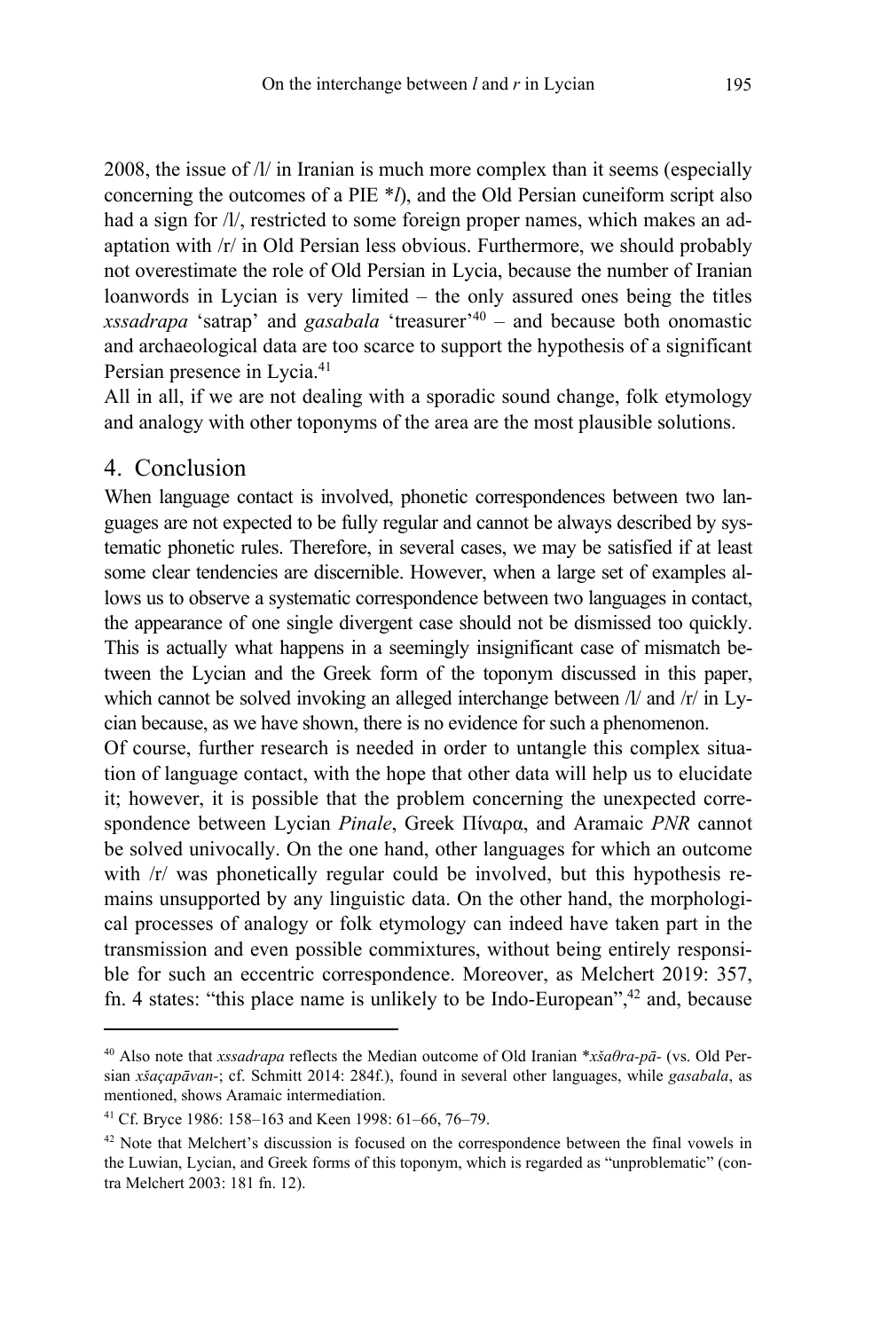the study concerns the toponomastics, it involves, as a matter of fact, various processes both of language and cultural contact and, if it were the case, of word transmission in a historical and geographical scenario.

To conclude, it is important to highlight that if the alternance between the Lycian *Pinale* and the Greek Πίναρα admits a variable amount of plausible explanation, this evidence can in no way be taken into account in favour of an alternance between /l/ and /r/ in the Lycian language.

#### BIBLIOGRAPHY

- ACLT = Yakubovich, Ilya. *Annotated Corpus of Luwian Texts*. http://web-corpora.net/LuwianCorpus/search/ (last access: 24.05.2020).
- Adiego, Ignacio J. 2007: *The Carian Language*. (Handbook of Oriental Studies I/86). Leiden Boston.
- Barbantani, Silvia. 2007: The Glory of the Spear: A Powerful Symbol in Hellenistic Poetry and Art. The Case of Neoptolemus «of Tlos» (and other Ptolemaic Epigrams). *Studi Classici e Orientali* 53: 67–138.
- Benveniste, Émile. 1966: *Titres et noms propres en iranien ancien*. (Travaux de l'Institut d'Études Iraniennes de l'Université de Paris 1). Paris.
- Bryce, Trevor R. 1986: *The Lycians. Volume 1: The Lycians in the Literary and Epigraphic Sources*. Copenhagen.
- Davies, Gilbert. 1985: Greek Inscriptions from Lycia. *Journal of Hellenic Studies* 15: 100–115.
- DELG = Chantraine, Pierre. 1999 [1 1968]: *Dictionnaire étymologique de la langue grecque. Histoire des mots*. Paris.
- Dupont-Sommer, André. 1979: Deux fragments araméens recueillis dans le Létôon de Xanthos. In: *Fouilles de Xanthos.* Tome VI. *La stèle trilingue du Létôon*, Paris: 170–175.
- Giusfredi, Federico. 2016: "Soul" and "Stele" in Hittite and Luwian. *Bibliotheca Orientalis* 73: 299–310.
- Hajnal, Ivo. 1995: *Der lykische Vokalismus. Methode und Erkenntnisse der vergleichenden anatolischen Sprachwissenschaft, angewandt auf das Vokalsystem einer Kleincorpussprache*. (Arbeiten aus der Abteilung "Vergleichende Sprachwissenschaft" Graz 10). Graz.
- Hallock, Richard T. 1969: *Persepolis Fortification Tablets*. (Oriental Institute Publications 92). Chicago.
- Hawkins, J. David. 1989: More Late Hittite Funerary Monuments. In: Emre, Kutlu / Mellink, Machteld / Hrouda, Barthel / Özgüç, Nimet (eds.): *Anatolia and the Ancient Near East. Studies in Honor of Tahşin Özgüç*. Ankara: 189–197.
- Hawkins, J. David. 1995: *The Hieroglyphic Inscription of the Sacred Pool Complex at Hattusa (Südburg). With an Archaeological Introduction by Peter Neve*. (Studien zu den Boğazköy-Texten, Beiheft 3). Wiesbaden.
- Hawkins, J. David. 2005: Commentaries on the Readings. In: Herbordt, Suzanne. *Die Prinzen- und Beamtensiegel der hethitischen Grossreichszeit auf Tonbullen aus dem Nişantepe-Archiv in Hattusa*. (Boğazköy-Ḫattuša 19). Mainz: 248–313.
- Imbert, Jacques. 1916: De quelques inscriptions lyciennes. *Mémoires de la Société de Linguistique de Paris* 19: 323–347.
- Kassian, Alexei S. 2000: *Two Middle Hittite Rituals Mentioning f Ziplantawija, Sister of the Hittite King mTuthalija II*/*I*. Moscow.
- Keen, Antony G. 1998: *Dynastic Lycia. A Political History of the Lycians and Their Relations with Foreign Powers, c. 545*–*362 B.C.* (Mnemosyne, Supplements 178). Leiden – Boston – Köln.
- Kretschmer, Paul. 1896: *Einleitung in die Geschichte der griechischen Sprache*. Göttingen.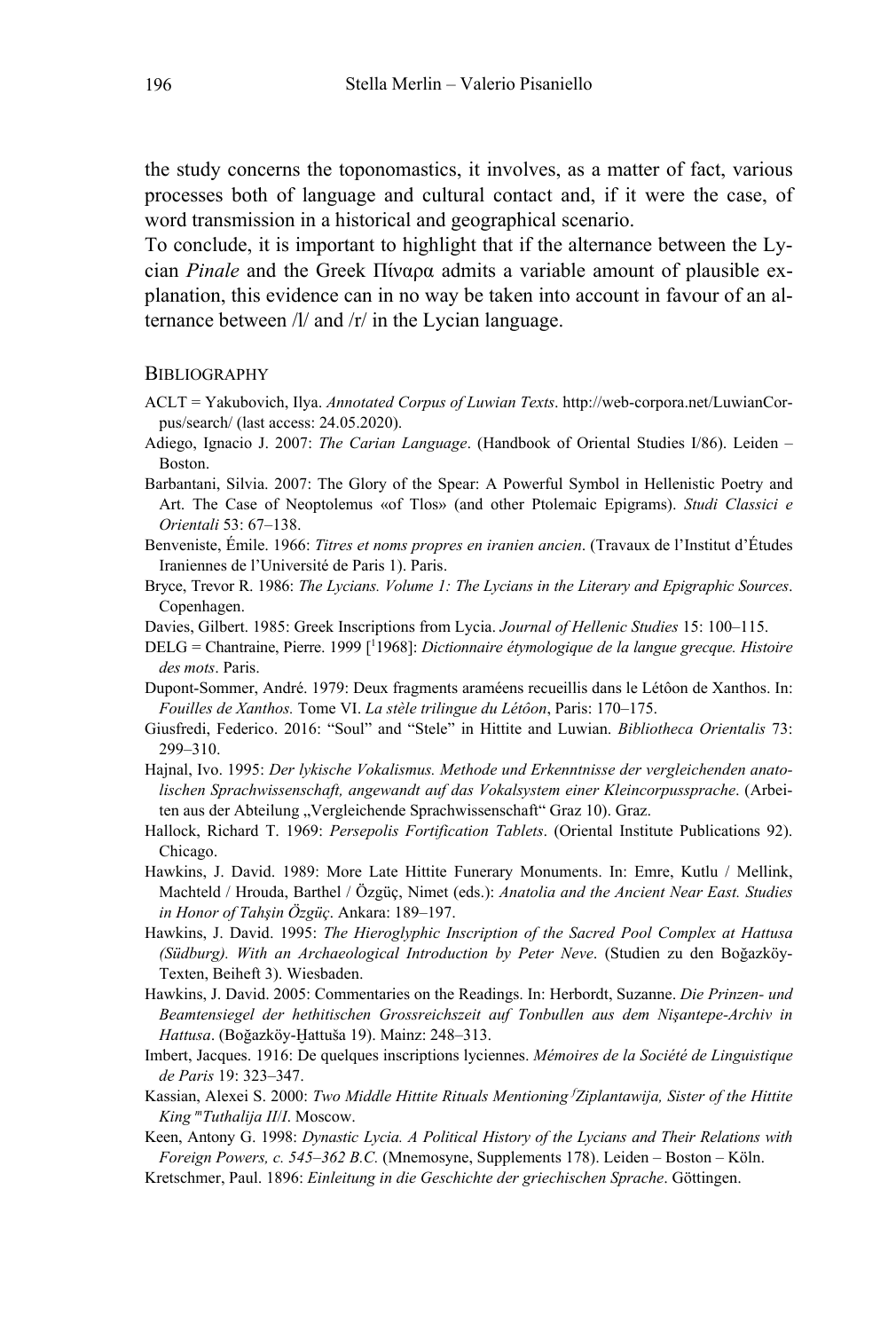- Laroche, Emmanuel. 1960: Comparaison du louvite et du lycien II. *Bulletin de la Société de Linguistique de Paris* 55: 155–185.
- Lagina = McCabe, Donald F. 1991: *Lagina Inscriptions. Texts and List*. «The Princeton Project on the Inscriptions of Anatolia». The Institute for Advanced Study. Princeton [Packard Humanities Institute CD #6].
- Lebrun, René. 2015: Le Lukka: les sources hittites. In: Lebrun, René / Raimond, Éric / De Vos, Julien (eds.): *Studia de Lycia antiqua*. (Bibliothèque des Cahiers de l'Institut de Linguistique de Louvain 136: Antiquité / Hethitica 17). Leuven – Paris – Bristol: 41–51.
- Lebrun, René / Van Quickelberghe, Étienne. 2015: Autour de Pinara. *Res Antiquae* 12: 129–138.
- Mancini, Marco. 1987: *Note iraniche*. (Biblioteca di Ricerche Linguistiche e Filologiche 20). Roma.
- Melchert, H. Craig. 1994: *Anatolian Historical Phonology*. (Leiden Studies in Indo-European 3). Amsterdam – Atlanta.
- Melchert, H. Craig. 2003: Language. In: Melchert, H. Craig (ed.): *The Luwians*. (Handbook of Oriental Studies I/68). Leiden – Boston: 170–210.
- Melchert, H. Craig. 2004: *A Dictionary of the Lycian Language*. Ann Arbor New York.
- Melchert, H. Craig. 2019: The Anatolian Hieroglyphic Signs L 41, L 172 and L 319 = L 416. In: Bolatti Guzzo, Natalia / Taracha, Piotr (eds.): *"And I Knew Twelve Languages". A Tribute to Massimo Poetto on the Occasion of his 70<sup>th</sup> Birthday*. Warsaw: 356–377.
- Molina Valero, Carlos. 2004: Usos onomásticos no semíticos en la versión aramea de la inscripción trilingüe de Janto. *Interlingüística* 15: 1011–1019.
- N = Neumann, Günter. 1979: *Neufunde lykischer Inschriften seit 1901*. (Denkschriften der Österreichischen Akademie der Wissenschaften. Philosophisch-historische Klasse 135 / Ergänzungsbände zu den Tituli Asiae minoris 7). Wien.
- Neumann, Günter. 2007: *Glossar des Lykischen. Überarbeitet und zum Druck gebracht von Johann Tischler*. (Dresdner Beiträge zur Hethitologie 21). Wiesbaden.
- Podestà, Simone, 2017: L'origine contesa delle città licie occidentali: dal mito alla colonia. *Erga-Logoi* 5/2: 61–80.
- Réveilhac, Florian. 2018: *Contact linguistique et emprunts onomastiques entre grec et lycien: apports à la phonétique et à la morphologie*. Ph.D. dissertation, Sorbonne Université.
- Rieken, Elisabeth / Yakubovich, Ilya. 2010: The New Values of Luwian Signs L 319 and L 172. In: Singer, Itamar (ed.): ipamati kistamati pari tumatimis. *Luwian and Hittite Studies Presented to J. David Hawkins on the Occasion of his 70<sup>th</sup> Birthday.* (Monograph series / Tel Aviv University, Sonia and Marco Nadler Institute of Archaeology 28). Tel Aviv: 199–219.
- Sasseville, David. 2014–2015: Luwian and Lycian Agent Nouns in \*-é-leh<sub>2</sub>. Die Sprache 51: 105– 124.
- Sasseville, David. 2018: Rhotacism in 1st Millennium B.C. Anatolia: Comparative Luwian and Lydian Phonology. *Conference "Beyond all Boundaries: Anatolia in the 1st Millennium B.C.", Ascona, 17–22 June, 2018*. (Handout).
- Schmitt, Rüdiger. 1982: Iranische Wörter und Namen im Lykischen. In: Tischler, Johann (ed.): *Serta Indogermanica. Festschrift für Günter Neumann zum 60. Geburtstag*. (Innsbrucker Beiträge zur Sprachwissenschaft 40). Innsbruck: 373–388.
- Schmitt, Rüdiger. 2003: Lyder und Lykier in den achaimenidischen Quellen. In: Giorgieri, Mauro / Salvini, Mirjo / Trémouille, Marie-Claude / Vannicelli, Pietro (eds.): *Licia e Lidia prima dell'ellenizzazione. Atti del Convegno internazionale. Roma, 11–12 ottobre 1999*. (Monografie scientifiche / CNR. Serie Scienze umane e sociali). Roma: 291–300.
- Schmitt, Rüdiger. 2014: *Wörterbuch der altpersischen Königsinschriften*. Wiesbaden.
- Schwartz, Martin. 2008: Iranian \**L*, and Some Persian and Zaza Etymologies. *Iran and the Caucasus* 12: 281–287.
- Shahbazi, A. Shapur. 1975: *The Irano-Lycian Monuments. The principal antiquities of Xanthos and its region as evidence for Iranian aspects of Achaemenid Lycia*. Tehran.
- Sundwall, Joh[annes]. 1913: *Die einheimischen Namen der Lykier nebst einem Verzeichnisse kleinasiatischer Namenstämme*. (Klio. Beiträge zur alten Geschichte, Beiheft 11). Leipzig.